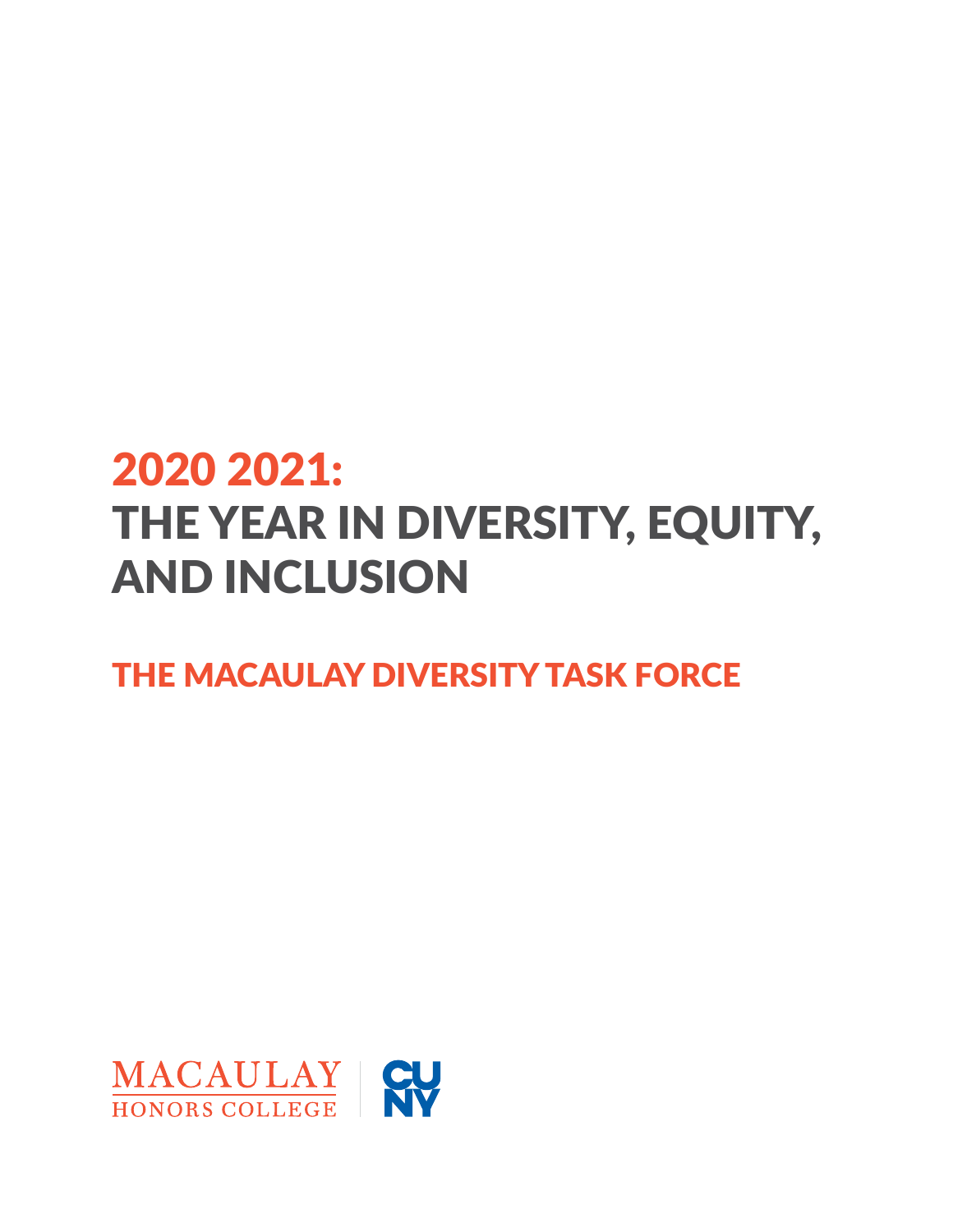# CONTENTS

#### **[MESSAGE FROM THE TASK FORCE](#page-2-0)**

- **[OVERVIEW](#page-3-0)**
- **[UNTIL NOW](#page-4-0)**
- **[GROUPS](#page-5-0)**
- [CUNY GRADUATE CENTER COMPLIANCE AND DIVERSITY OFFICE](#page-5-0)
- [MACAULAY OFFICE OF INSTITUTIONAL EFFECTIVENESS](#page-5-0)
- [MACAULAY DIVERSITY TASK FORCE](#page-6-0)
- [SPECIAL INITIATIVE DIVERSITY COMMITTEE](#page-6-0)
- [MACAULAY DIVERSITY INITIATIVE](#page-7-0)
- [GRADUATE CENTER PRESIDENT'S ADVISORY COMMITTEE on DIVERSITY AND INCLUSION](#page-7-0)
- [INFORMAL GROUPS](#page-7-0)
- [STUDENT GROUPS](#page-7-0)
- **[BIG WINS: 2020-2021 NOTABLE ACHIEVEMENTS](#page-8-0)**
- [STAFF CLIMATE SURVEY](#page-8-0)
- [OPEN LETTER FROM STUDENTS](#page-8-0)
- [JUSTICE & EQUITY NETWORK ESTABLISHED](#page-8-0)
- [INCREASED APPLICANT DIVERSITY](#page-8-0)
- [BRIDGE SCHOLARS TRANSFER PROGRAM EXPANDED](#page-9-0)
- 09 [HIRING NEW STAFF MEMBERS](#page-9-0)
- [CUNY FACULTY CONFERENCE PANEL PRESENTATION](#page-9-0)
- **[STRIDES FORWARD: 2020-2021 NOTABLE CONTRIBUTIONS](#page-10-0)**
- [ACADEMIC AFFAIRS](#page-10-0)
- [ADVISING](#page-10-0)
- [COMMUNICATION](#page-10-0)
- [CONSULTING SERVICES](#page-10-0)
- [ENROLLMENT AND RECRUITMENT MARKETING](#page-10-0)
- [EQUITY ACTIONS](#page-11-0)
- [FROM THE OFFICE OF THE CHIEF DIVERSITY OFFICER](#page-11-0)
- [EVENTS](#page-11-0)
- [NEW CONNECTIONS](#page-12-0)
- [ORIENTATION CONTENT](#page-12-0)
- [STRATEGIC PLAN](#page-12-0)
- [STUDENT GOVERNMENT](#page-12-0)
- [TRAININGS](#page-13-0)
- [ZOOM BOMBING STUDENT SUPPORT](#page-13-0)
- **[THE FUTURE AT MACAULAY](#page-14-0)**
- **[THE FUTURE AT CUNY](#page-14-0)**
- **[APPENDIX A](#page-15-0)**
- **[APPENDIX B](#page-18-0)**
- **[APPENDIX C](#page-21-0)**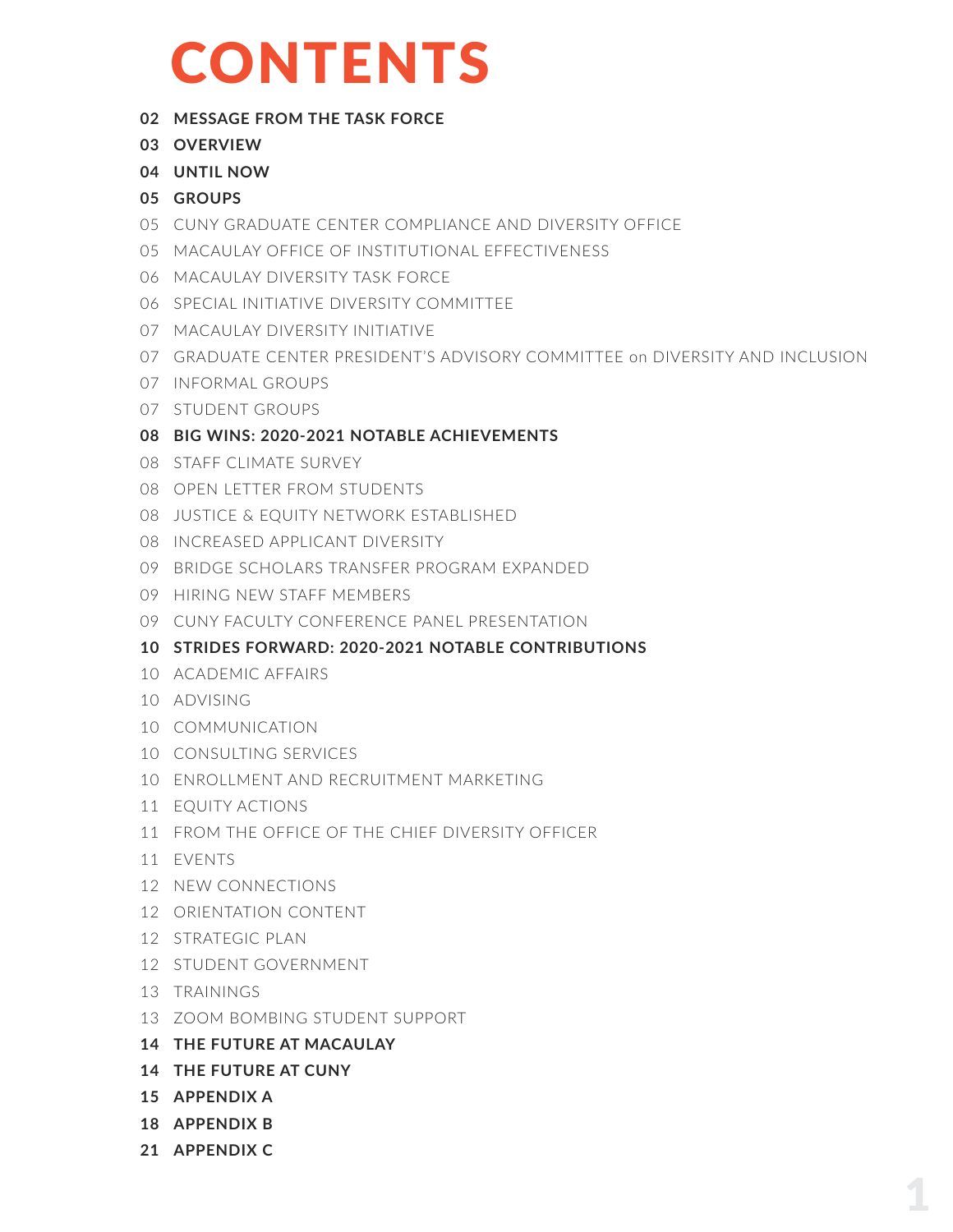### <span id="page-2-0"></span>MESSAGE FROM THE TASK FORCE

In this historic year, Macaulay saw an unprecedented level of activity aimed at providing a more equitable learning and professional environment for its staff and students. We made real, positive change within the college for which we can all be proud.

People in our community found the inspiration and courage to tell their truths and document structural inequities that they experienced—or witnessed others experiencing. We discussed, we questioned, we explored, and we worked. New leaders emerged during this exciting time, people who rallied us to move forward through adversity.

Employee activism was an important force for change in 2020-2021. Staff came together, informally working across departments and hierarchies, to have difficult discussions examining the structures that we collectively support, and to then collaborate in finding solutions.

At the same time, students formed their own groups to espouse the values of Black Lives Matter, CUNY for Abolition, and other wider movements to advocate for change at Macaulay. We are particularly grateful for their activism and the catalyst that it provided.

These shared efforts produced many firsts for Macaulay that grow our organization in the right direction. Presenting the work into a single document for our community both recognizes past efforts and sets a precedent for accountability. The advancements described here are points along a continuum for Macaulay. Every achievement was built on the efforts of others, and in turn must be evaluated, grown, revised, and expanded—and sometimes even abandoned as we respond to the needs of our organization.

We look forward to continuing this work for Macaulay and every member of its growing community

Submitted,

Vanessa K. Valdés, *Interim Dean*

and

Gianina Chrisman, Will Lung, Georgia Southern-Penn, Kristina Gowin, Kathryn Lineberger, and Ben Ross. *Macaulay Diversity Task Force*

#### [MACAULAY.CUNY.EDU](https://macaulay.cuny.edu)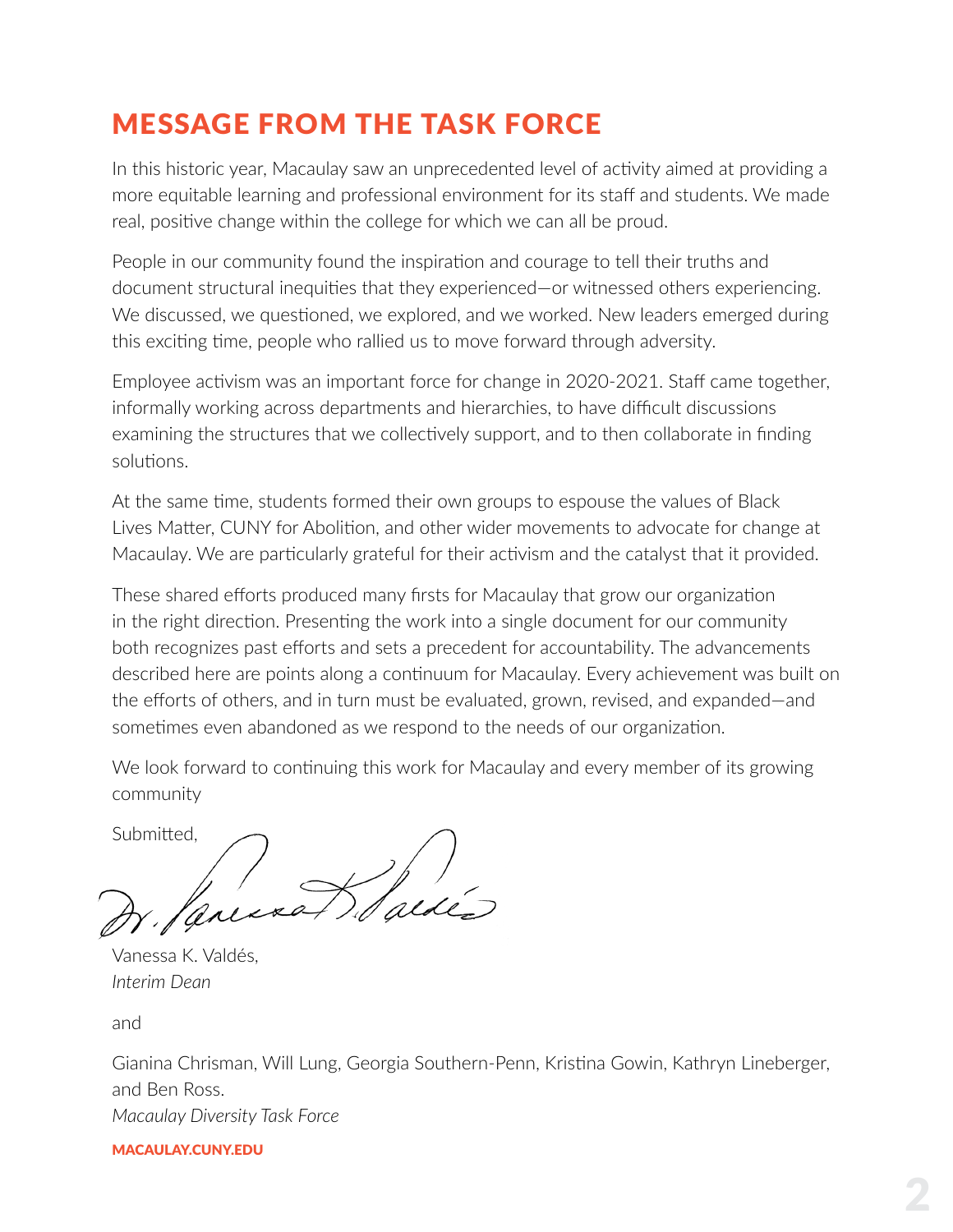### <span id="page-3-0"></span>**OVERVIEW**

This report includes measurable activities that took place throughout many functional areas of the college, and provides data wherever possible.

- ACADEMICS
- COMMUNICATIONS
- CUNY PARTNERSHIPS
- ENROLLMENT
- EVENTS
- GROUPS, COMMITTEES, COUNCILS, CLUBS
- HIRING
- STAFF TRAINING
- STUDENT VOICE
- STUDENT PROGRAMMING

In addition, the report captures important drivers of the work that are not as quantifiable.

- ACCOUNTABILITY
- APATHY
- AUTHENTICITY
- COMMUNITY
- $\bullet$  DIALOG
- EMPATHY
- INHERENT BIAS
- PROFESSIONAL DEVELOPMENT
- RESPONSIBILITY
- STRUCTURAL RACISM

The document was compiled with the task force's values in mind: inclusivity, amplifying diverse voices and accomplishments, acknowledging earlier work, and providing a seat at the table whenever possible.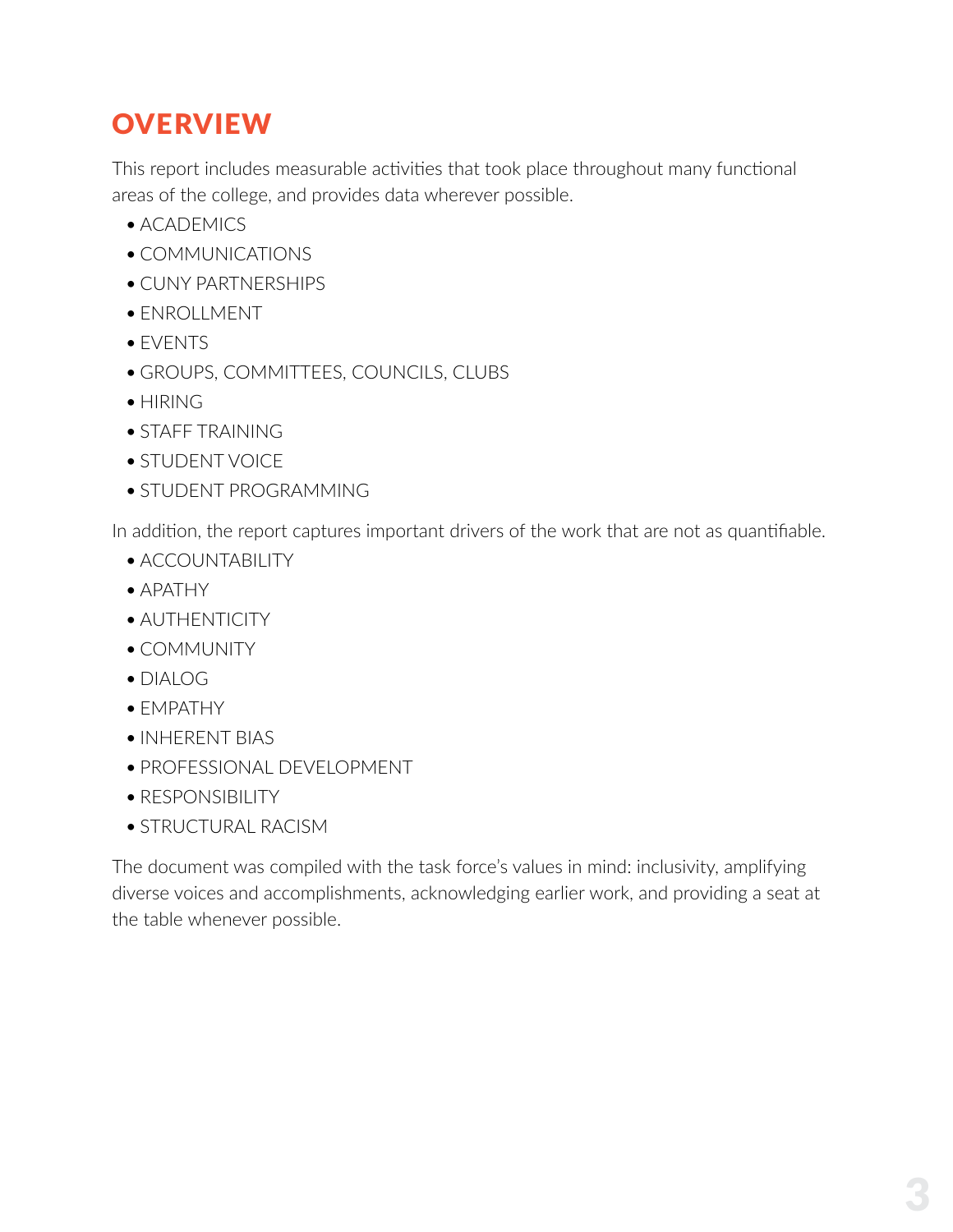### <span id="page-4-0"></span>UNTIL NOW

The values of diversity, equity, and inclusion have long been part of the fabric of Macaulay, but only recently entered the vocabulary as explicitly stated goals. Some nascent plans and strategies were already in place as of 2020, and these past efforts had positioned the college for the growth we experienced in 2020-2021.

The 2012-15 Strategic Plan<sup>1</sup> indicated that Macaulay would "...grow and further diversify the Macaulay community" by focusing on new hires and enrollment. At that time the college committed to:

- Increase the number of underrepresented minority students who graduate from Macaulay.
- Develop enrollment and retention plans for specific student demographics and implement a plan for admitting transfer students.
- Recruit and retain a competitive and diverse staff by focusing on employee satisfaction, and setting retention benchmarks.

In 2015, a 25-member task force that included staff, students, alumni, advisors, and students, was convened. This group issued a series of recommendations around recruiting, marketing and communication, student experience, and career services. [\(Appendix](#page-15-0)  [A\).](#page-15-0) Later, the college heightened its commitment to diversity in alignment with CUNY Chancellor's stated goals. The change is reflected in the 2020-2025 strategic plan, that names inclusion as one of its core values<sup>2</sup>.

*<sup>1</sup> [https://macaulay.cuny.edu/wp-content/uploads/2017/10/Macaulay-Strategic-Plan-2012\\_2015.pdf](https://macaulay.cuny.edu/wp-content/uploads/2017/10/Macaulay-Strategic-Plan-2012_2015.pdf)*

*<sup>2</sup> [https://macaulay.cuny.edu/wp-content/uploads/2019/10/mhc\\_strategic\\_plan\\_2019\\_1021-1.pdf](https://macaulay.cuny.edu/wp-content/uploads/2019/10/mhc_strategic_plan_2019_1021-1.pdf)*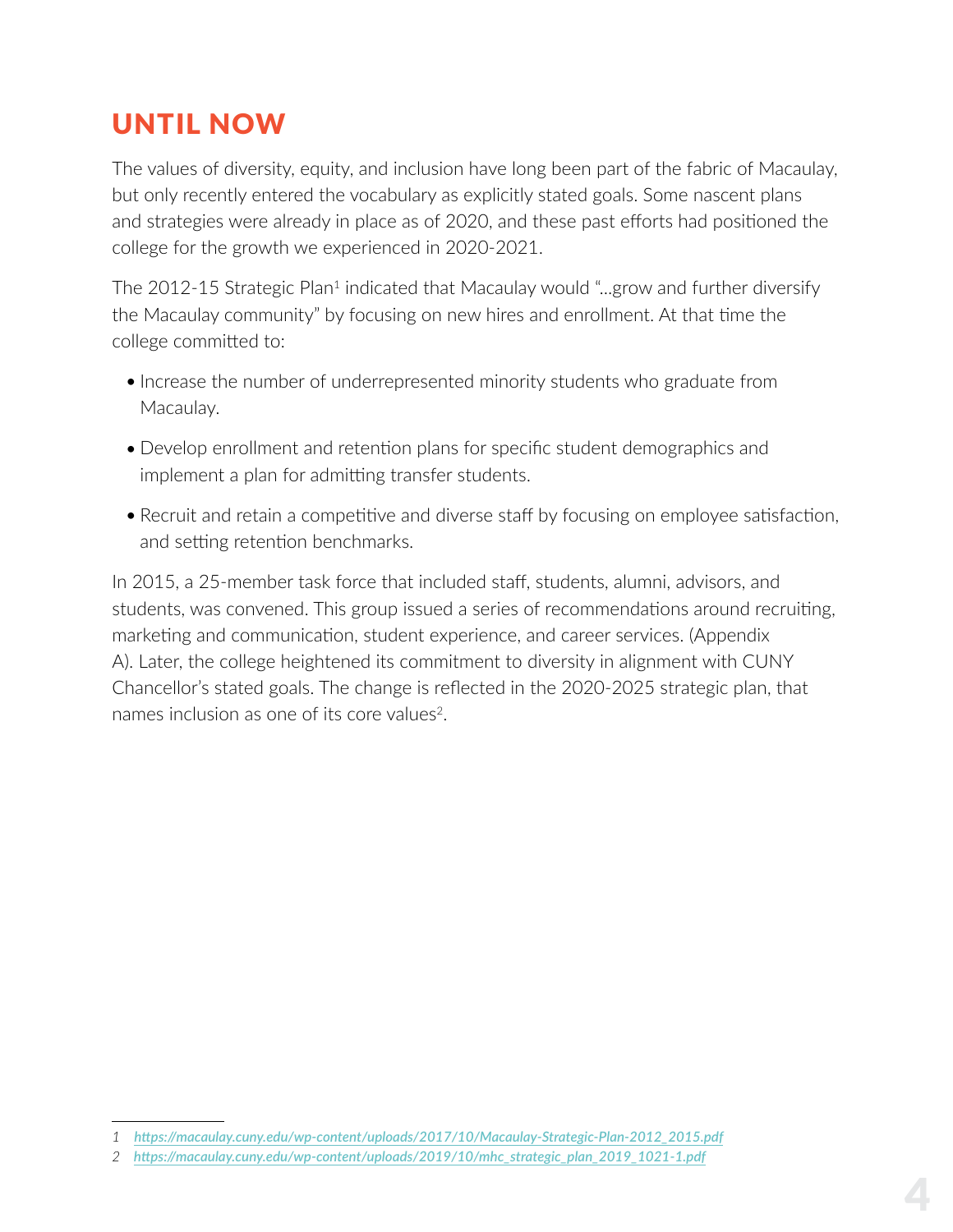### <span id="page-5-0"></span>GROUPS

Today, Macaulay has several internal groups dedicated to the issues of diversity, equity, inclusion. They are listed below. Understanding their missions and their workflow may explain how DEI work is conceptualized and implemented at Macaulay. Their similar labels has led to confusion among Macaulay leadership and group members themselves about their various roles and missions.

Macaulay's diversity groups have traditionally focused on the student body in two ways: recruiting a more diverse class, and providing supportive programming for them while they are at Macaulay.

This year was the first in which staff were included in the DEI evaluations and strategizing, an important step forward. Our organization will be better equipped to build an antiracist environment for students if it provides the same for staff.

#### CUNY GRADUATE CENTER COMPLIANCE AND DIVERSITY OFFICE

This year, Macaulay forged a new relationship with Pinar Ozgu, the Graduate Center's Interim Vice President of Institutional Equity. Ms. Ozgu offered invaluable guidance and has begun evaluating the 2021 staff climate survey results. She hosted staff discussion events this summer to further understand the sentiment behind the data, and plans to provide the dean with recommendations in the fall.

Ms. Ozgu's office also provides training for staff in microaggressions, return to work policy, professional development, and other areas impacting diversity, equity, and inclusion.

The group's site: *[https://gc.cuny.edu/About-the-GC/Administrative-Services/Compliance](https://gc.cuny.edu/About-the-GC/Administrative-Services/Compliance-and-Diversity )[and-Diversity](https://gc.cuny.edu/About-the-GC/Administrative-Services/Compliance-and-Diversity )*

#### MACAULAY OFFICE OF INSTITUTIONAL EFFECTIVENESS

Without data, we cannot credibly tell our story. The office has-despite significant resource challenges—provided invaluable leadership, guidance and support for the college's DEI work.

#### **Key person:** Diane Phillips

The group's site: *<https://macaulay.cuny.edu/about-macaulay/institutional-effectiveness/>*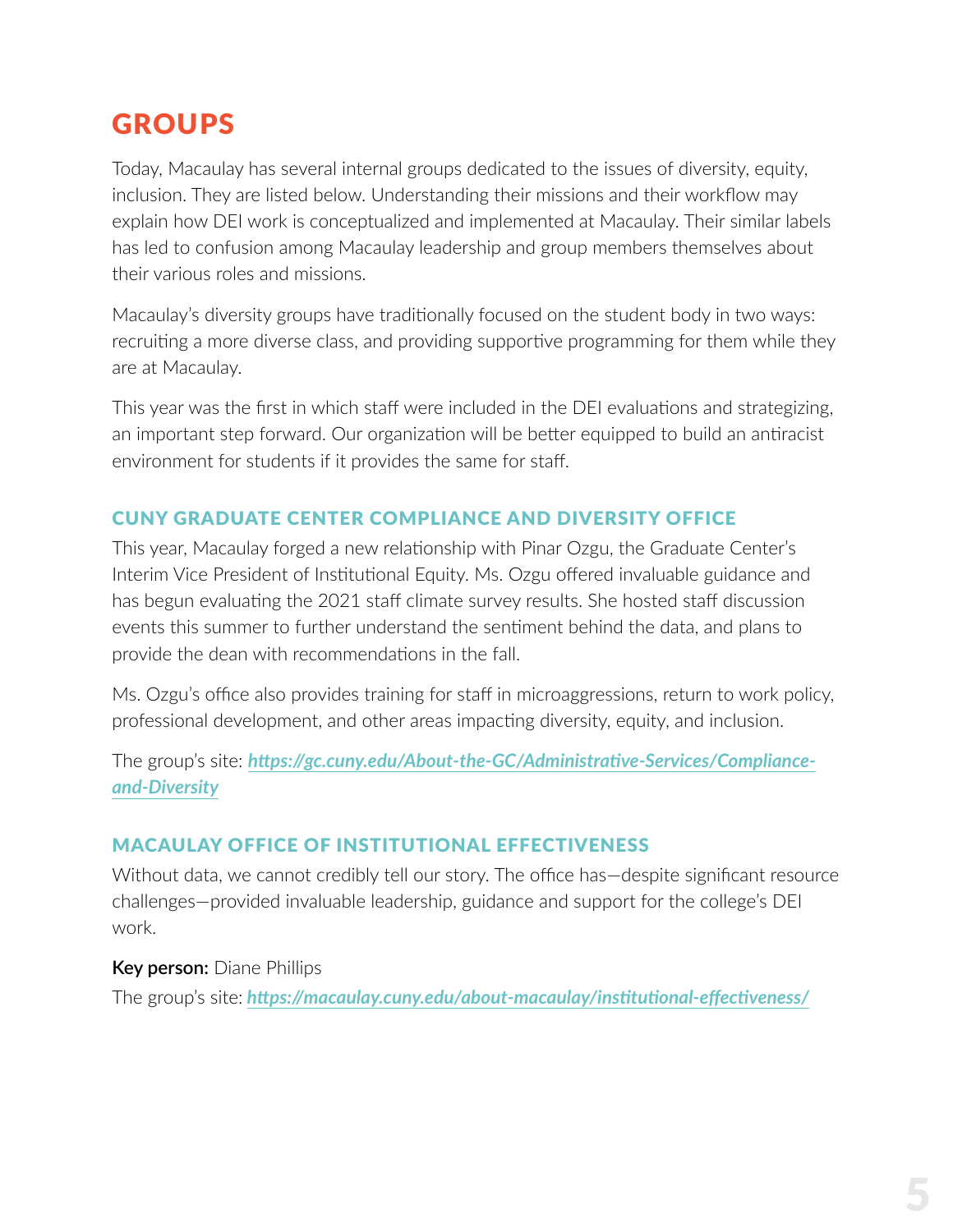#### <span id="page-6-0"></span>MACAULAY DIVERSITY TASK FORCE

This group began in August with a directive from the dean to identify a DEI consultant to work with Macaulay staff. The committee developed the following guiding principles for its work, recognizing that:

- Macaulay cannot truly realize its mission of providing an inclusive experience to our students without examining our internal culture for remnants of white supremacy.
- A sustained effort by leadership, staff, and each individual is needed to correct internal inequities.
- We do not yet have adequate representation or inclusion of minority identities within our leadership or other staff.
- We need a more thorough understanding of how this disparity limits our decisions, policies and services.

The group identified, hired, and managed the relationship with the consultant, hosted consultant events, provided guidance on new hire process, formed new CUNY alliances, advocated for a staff climate survey, and offered critical guidance to the college's communication practice.

**Key members:** Gianina Chrisman, Kathryn Lineberger, Georgia Southern-Penn, Ben Ross, Will Lung, Kristina Gowin. With: Anthony Bowles, Marianne Booufall-Tynan.

#### SPECIAL INITIATIVE DIVERSITY COMMITTEE

This group is a collaboration between students, alumni, and staff. It meets 4 times per academic year to discuss ways to support Macaulay students of color, specifically focusing on Black and Latinx students. Strong relationships were forged between Macaulay Diversity Initiative and Macaulay Administration, allowing for open dialogue, and cross consultation for hearing student concerns.

The committee provided a solid mechanism to filter student concerns around diversity, equity, and inclusion, as things were directed to student advocates in Macaulay Diversity Initiative to then be raised among staff and the dean.

Key members: Dean Pearl, Chelsea Alterman, Veronica Maldonado, Marianne Booufall-Tynan, Gianina Chrisman, Brianne Donnelly, and students from Macaulay Diversity Initiative, Macaulay Scholars Council, and a Macaulay graduate.

The group's site: *[https://macaulay.cuny.edu/student-life/student-activities/special](https://macaulay.cuny.edu/student-life/student-activities/special-initiative-committees/)[initiative-committees/](https://macaulay.cuny.edu/student-life/student-activities/special-initiative-committees/)*

Survey results from the group's membership: *[https://docs.google.com/document/d/1YiG\\_3L](https://docs.google.com/document/d/1YiG_3Lu1duKDIYffGGEdf2GyjvmlrQuUDRcT2hX3gOY/edit?usp=sharing) [u1duKDIYffGGEdf2GyjvmlrQuUDRcT2hX3gOY/edit?usp=sharing](https://docs.google.com/document/d/1YiG_3Lu1duKDIYffGGEdf2GyjvmlrQuUDRcT2hX3gOY/edit?usp=sharing)*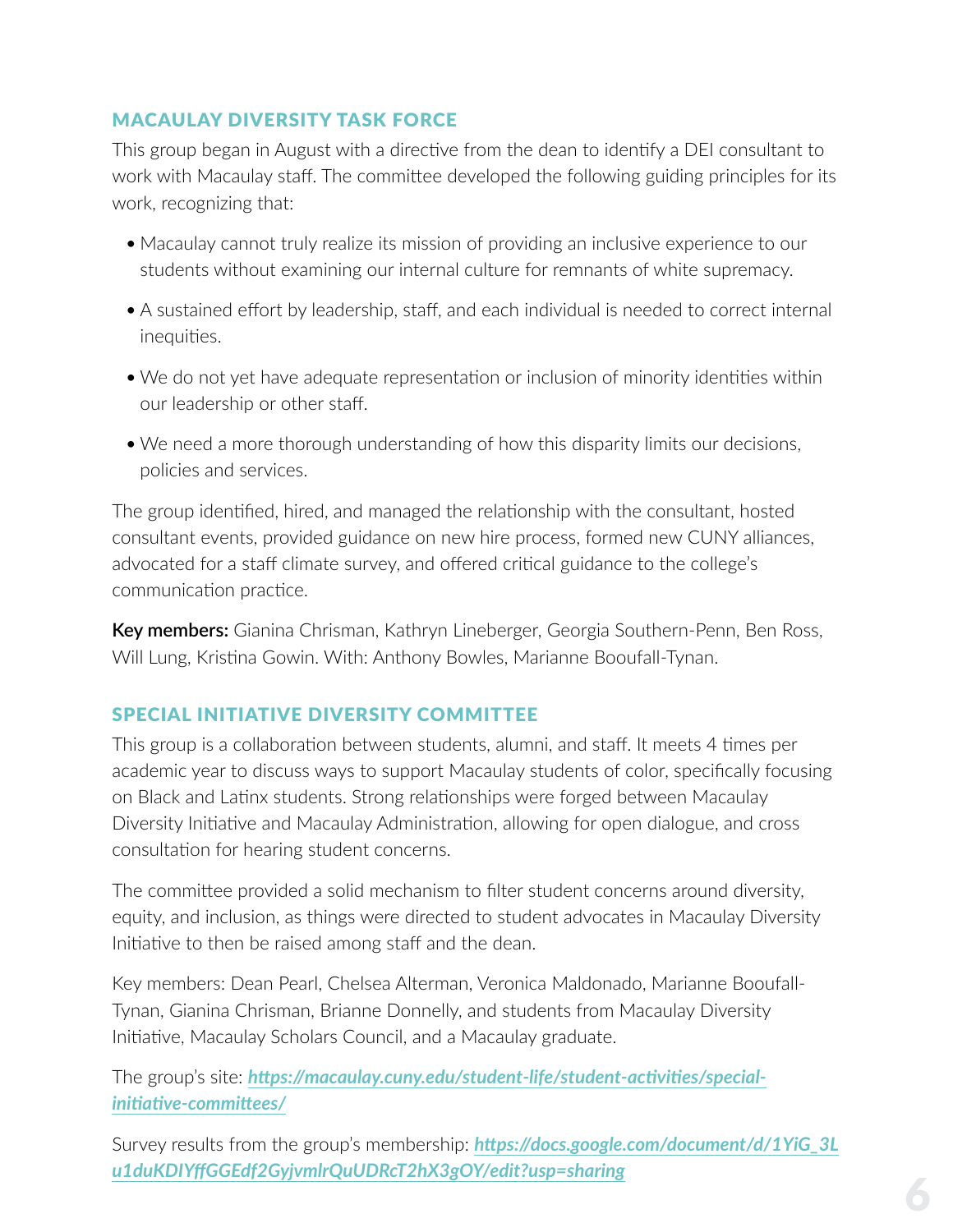#### <span id="page-7-0"></span>MACAULAY DIVERSITY INITIATIVE

This is a student-led group founded in 2018 or 19 and traditionally has hosted a welcome events for incoming students. This year it expanded its role significantly under the direction of Co-President Marie Elise Milius '22: attending diversity meetings to provide insight on student sentiment, offering feedback on student programming, pushing for accountability from the college, designing and implementing a key enrollment event and more.

#### **Other key members:** Devjani Paul, Keren Shilla

The group's site: *<https://macaulay.campusgroups.com/mdi/home/>*

#### GRADUATE CENTER PRESIDENT'S ADVISORY COMMITTEE ON DIVERSITY AND INCLUSION

The committee released a climate study in the fall based on data collected in 2018. The activities were curtailed this year by the pandemic and with no notable new activity.

**Key members:** Sara Mazes and Pinar Ozgu

The group's site: *<https://www.gc.cuny.edu/News/All-News/Detail?id=58486>*

#### INFORMAL GROUPS

Anti-Racist Intersections and Diversity Task Force are two open Slack channels in which staff members share resources, news, reading lists, event notifications and other information.

#### STUDENT GROUPS

In addition to the Macaulay Diversity Initiative, student led groups Macaulay Queer Alliance, Macaulay Service Initiative, and Macaulay Feminist Society are dedicated to inclusivity. 11 additional clubs pledged their solidarity in confronting issues of diversity via the open letter.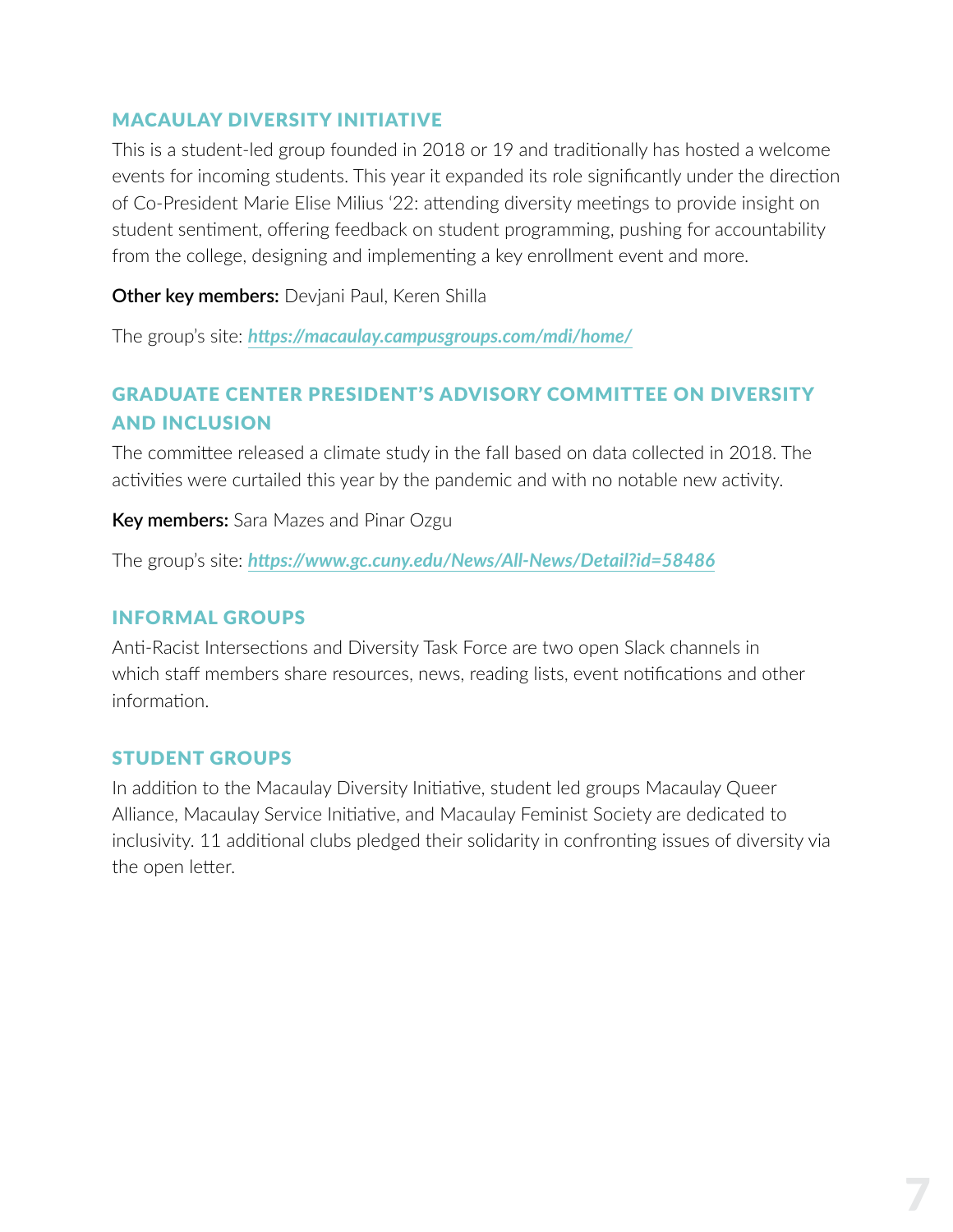### <span id="page-8-0"></span>BIG WINS 2020-2021 NOTABLE ACHIEVEMENTS

#### STAFF CLIMATE SURVEY3

It became clear early in the year that the college needed to better understand staff perceptions about diversity, equity and inclusion. The Office of Institutional Effectiveness designed an assessment to identify areas of strength and improvement, gathering information on staff demographics and perceptions of campus climate, belonging, and access to opportunities, and discriminatory behavior, and other issues.

#### OPEN LETTER FROM STUDENTS4

External pressure can be a very effective incentive to drive change. Macaulay students provided this in their open letter document, a demand for accountability and change at their college. The letter motivated senior leadership in a way that internal requests alone could not.

To resolve the lack of diversity in the Macaulay Student Body," they wrote, "and to<br>enact the structural change that is necessary in order to make steps towards being enact the structural change that is necessary in order to make steps towards being an anti-racist institution, we, the Macaulay Student Body, demand..." antiracist training for students, curriculum changes, admissions and demographic transparency, greater staff diversity, and more.

#### JUSTICE & EQUITY HONORS NETWORK ESTABLISHED

In partnership with the honors college at Arizona State University, Macaulay launched the Justice and Equity Honors Network. This a certificate program will engage honors students from both universities in an interdisciplinary exploration of issues related to justice and equity. To earn the certificate, students must complete at least 6 credits of coursework, participate in a weekly online synthesis session with their counterparts from ASU, and present their work at a culminating conference over the summer.

#### INCREASED APPLICANT DIVERSITY

Online innovation drove Macaulay's recruitment efforts to achieve a record-breaking 15% increase in applications. We quickly pivoted in response to the pandemic to expand our digital marketing efforts and conduct a variety of recruitment events via Zoom at more than 155 high schools and community-based organizations, that attracted more prospective students, from a greater range of high schools, and answered more of their questions than ever before. By the December 8th deadline, we received over 7,300

*<sup>3</sup> <https://docs.google.com/document/d/1eXvHJul88L-kDGoCOZYDeQVFBehW37fQBUQBVKcXLuE/edit?usp=sharing>*

*<sup>4</sup> [https://docs.google.com/document/d/1IMJc4gKn-ibHJmVYKZIHdOIL-\\_YIp3YkCeGZZ8NYsT4/edit](https://docs.google.com/document/d/1IMJc4gKn-ibHJmVYKZIHdOIL-_YIp3YkCeGZZ8NYsT4/edit)*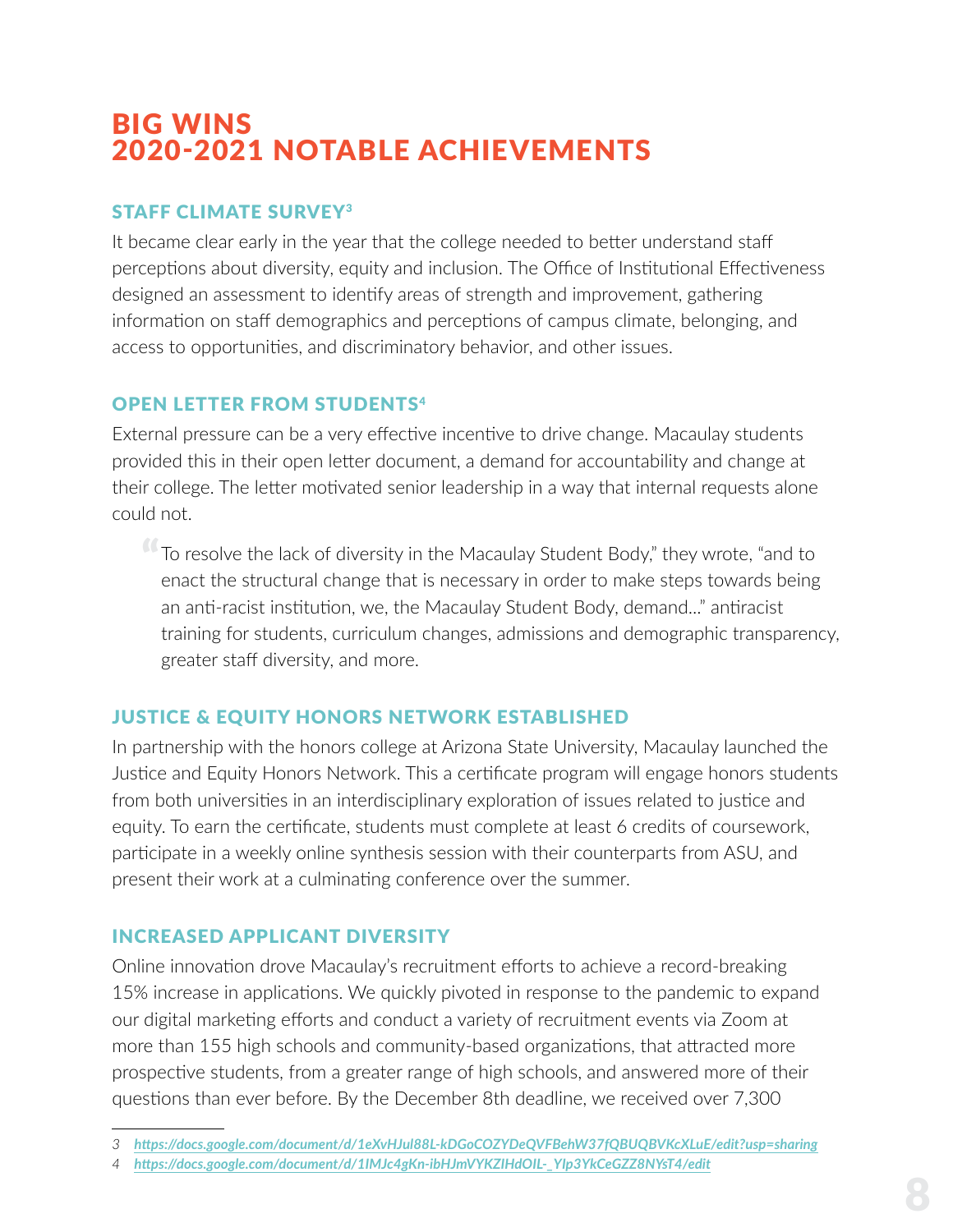<span id="page-9-0"></span>applications for just 520 available first-year seats. Our applicants came from over 900 high schools, with 30% of the students identifying as Black and/or Latinx.

#### BRIDGE SCHOLARS TRANSFER PROGRAM EXPANDED

Funded by a \$200K grant from GS Humane Corp, Macaulay recruited a second cohort of Bridge Scholars in partnership with the College of Staten Island. This pilot initiative identifies high-achieving community college students and provides them with a pathway to honors education. As one clear sign of the program's success, three Bridge Scholars from the first cohort graduated more than a semester early, earning their Bachelors degrees from Macaulay at Lehman College. Petrie Foundation will consider a proposal for a third cohort.

#### HIRING NEW STAFF MEMBERS

The Macaulay employee roster grew more diverse with a new dean and new hires in Academic Affairs, Advising, and Mental Health and Wellness. DEI principles were included in the rubrics and hiring committees worked closely with the Graduate Center's Diversity Office. Lehman College and City College Macaulay programs also have new Directors, albeit not hired by us.

#### CUNY FACULTY CONFERENCE PANEL PRESENTATION5

Members of the Diversity Task Force and Academic Affairs collaborated to present "Diversity, Equity, and Inclusion at Macaulay." The presentation offered an in-depth and candid discussion of the challenges and successes of the ongoing reforms, inviting feedback and reflections from participants. This was the first time Macaulay participated in this conference.

*<sup>5</sup> [https://www.cuny.edu/wp-content/uploads/sites/4/media-assets/Faculty\\_Diversity\\_Brochure\\_2021\\_FINAL\\_04.pdf](https://www.cuny.edu/wp-content/uploads/sites/4/media-assets/Faculty_Diversity_Brochure_2021_FINAL_04.pdf)*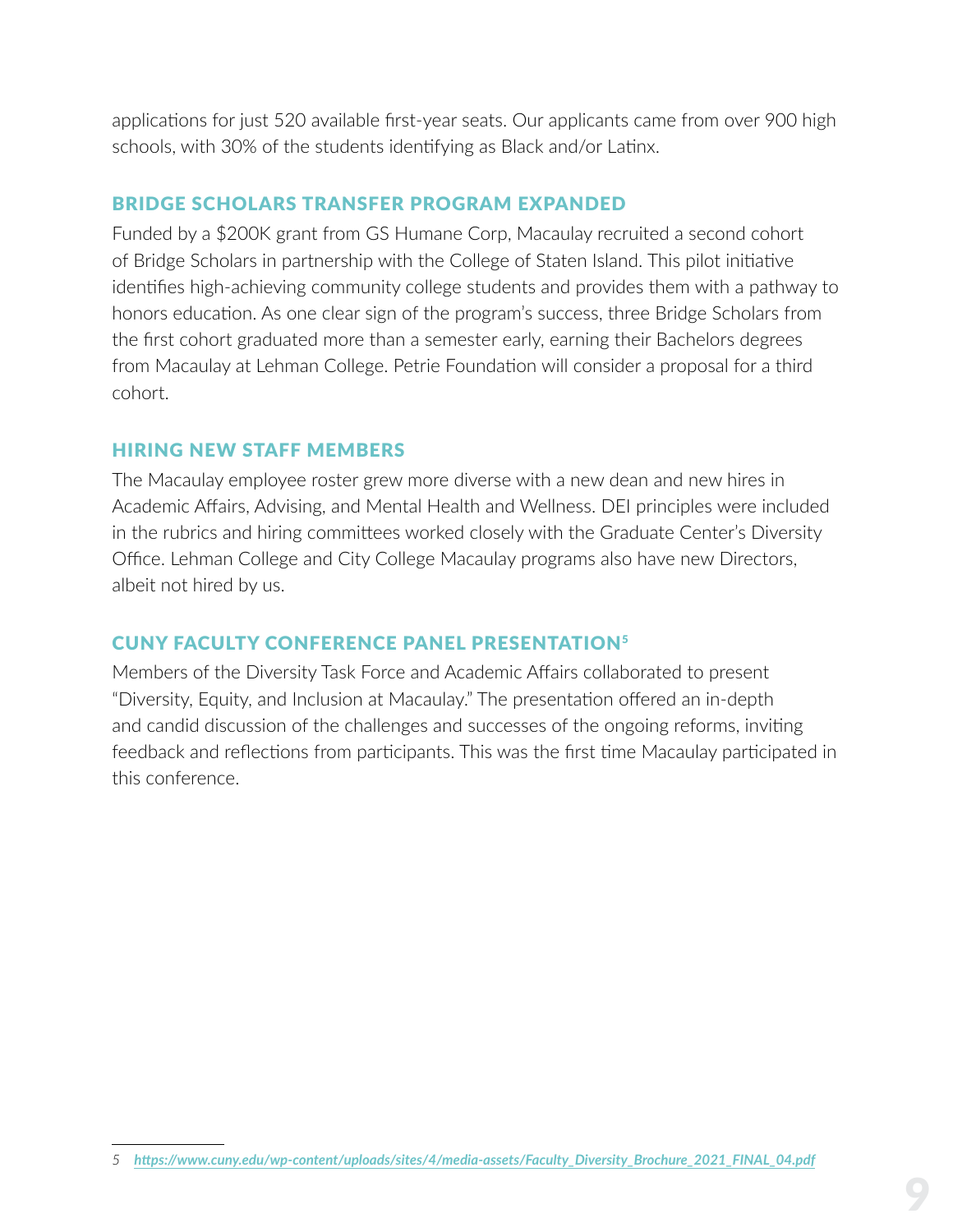### <span id="page-10-0"></span>STRIDES FORWARD 2020-2021 NOTABLE CONTRIBUTIONS

#### ACADEMIC AFFAIRS

Curriculum Committee of the Macaulay College Council finalized a process of updating seminar course descriptions. BIPOC points of view, consequences of settler colonialism, naming people left out of the historical record (and much more) are now officially part of our seminar curricula.

#### ADVISING

To prepare for greater diversity in the Class of 2025, Macaulay convened for a summer retreat to focus on best practices.

#### **COMMUNICATION**

- Updated the language on our website to emphasize the importance of diversity, equity, inclusion to Macaulay.
- A new incident reporting form was launched to make it easier for students to get assistance after incidents of bias, hate speech, or discrimination.
- A new name change interface allows students to more easily be called by their preferred name and pronouns, centralized.
- Institutional research area of the site was adjusted more information in a clearer format.

#### CONSULTING SERVICES

Macaulay worked with Dr. Damon A. Williams and his team to design DEI programming for staff.

#### ENROLLMENT AND RECRUITMENT MARKETING

- Essay prompts were updated, swapping a quote from Voltaire with one from James Baldwin.
- An additional requirement was added to the application package: a character reference letter.<sup>6</sup>

*<sup>6</sup> [https://macaulay.cuny.edu/admissions/applying-to-macaulay/character-reference-letter/]( https://macaulay.cuny.edu/admissions/applying-to-macaulay/character-reference-letter/)*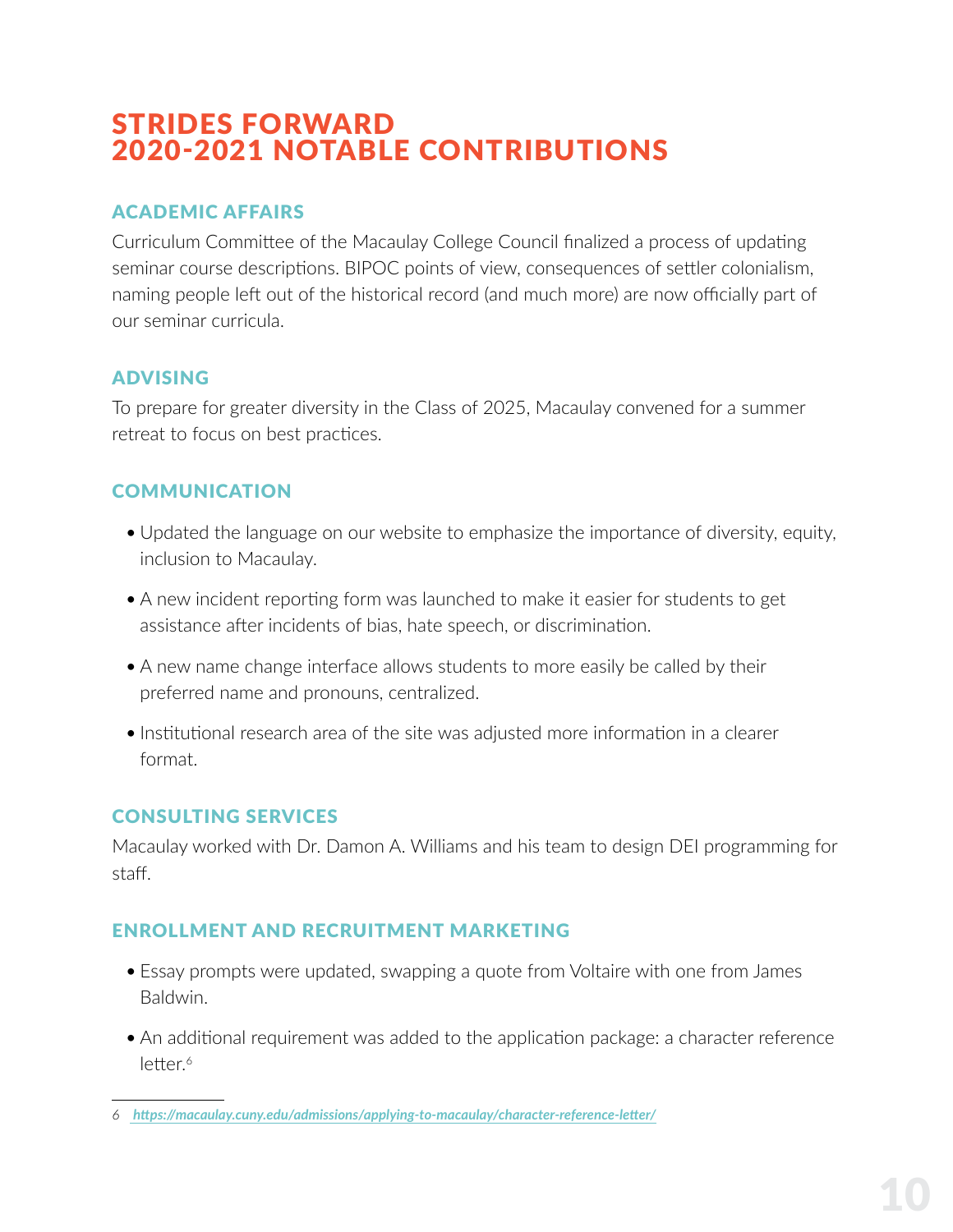- <span id="page-11-0"></span>• Macaulay achieved a 24% increase in the number of high schools from which students applied.
- New peer-led recruiting program launched (Appendix B)
- New accepted students events including one co-produced by the Macaulay Diversity Initiative.

#### EQUITY ACTIONS

A new content section called Equity Actions was added to the Dean's weekly letter. This new messaging created a channel for college leadership to provide regular reporting on DEI achievements and invite dialog. **[VIEW ARCHIVE](https://macaulay.cuny.edu/email-archive/)**

#### FROM THE OFFICE OF THE CHIEF DIVERSITY OFFICER

Added Pinar Ozgu to our public web directory

Shared the annual Affirmative Action Plan, the CUNY Graduate Center's annual report on employees who identify as minorities and women, individuals with disabilities, and protected veterans.

#### EVENTS

- Macaulay Diversity Reception, 9/20
- **Town Hall With Dean Pearl,** Macaulay Diversity Initiative and Macaulay Scholars Council 10/14/20. This event was a response to the open letter from students (above).<sup>7</sup>
- **Supporting Excellence Conference: Navigating the Virtual World: Student Advocacy, Activism, and Social Media,** 11/19/208
- **Diversity Through Hair** co-hosted by the Macaulay Diversity Initiative, 4/19/21with 83 attendees.<sup>9</sup>
- **The Importance of Juneteenth in Higher Education,** Dara Byrne and Ted Widmer, 6/29/21<sup>10</sup>
- **@Macaulay Author Series** featuring the publications of alumni featured diverse voices.<sup>11</sup>

*<sup>7</sup> Details and recording: <https://macaulay.cuny.edu/calendar-of-events/town-hall-for-students-with-dean-pearl/>*

*<sup>8</sup> Details and recordings: <https://macaulay.cuny.edu/calendar-of-events/supporting-excellence-2/>*

*<sup>9</sup> More information: [https://macaulay.cuny.edu/calendar-of-events/macaulay-diversity-initiative-diversi](https://macaulay.cuny.edu/calendar-of-events/macaulay-diversity-initiative-diversity-through-hair-event/)[ty-through-hair-event/](https://macaulay.cuny.edu/calendar-of-events/macaulay-diversity-initiative-diversity-through-hair-event/)*

*<sup>10</sup> View recording: [https://macaulay.cuny.edu/calendar-of-events/macaulay-community-event-the-importance-of-june](https://macaulay.cuny.edu/calendar-of-events/macaulay-community-event-the-importance-of-juneteenth-in-higher-education/)[teenth-in-higher-education/](https://macaulay.cuny.edu/calendar-of-events/macaulay-community-event-the-importance-of-juneteenth-in-higher-education/)*

*<sup>11</sup> View series details: <https://macaulay.cuny.edu/news-events/macaulay-events/>*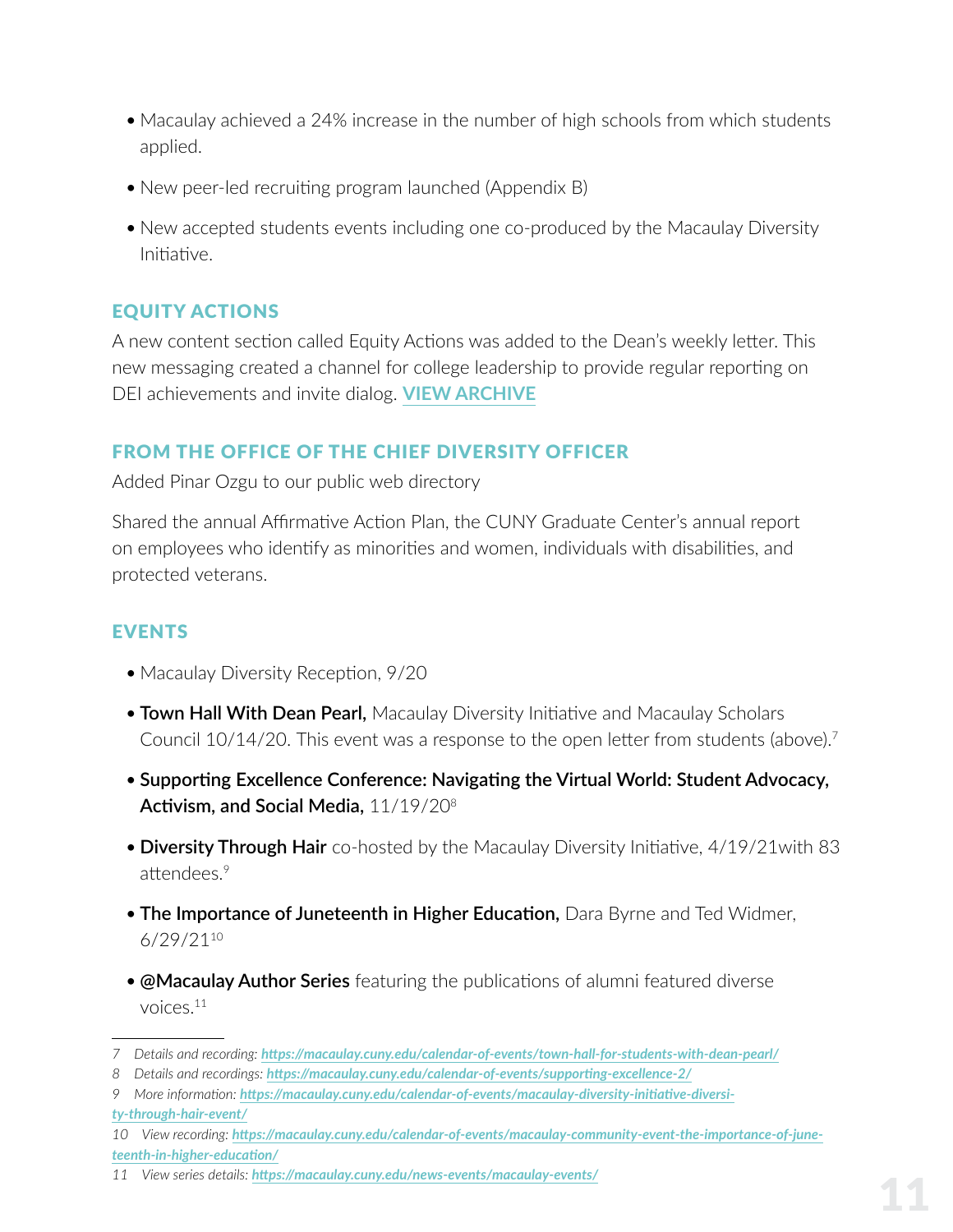#### <span id="page-12-0"></span>NEW CONNECTIONS

Macaulay's new and strengthened connections created a reliable community of allies willing to share their expertise and guide our decisions.

- **Philip Berry,** independent corporate DEI practitioner and CUNY Trustee
- **Anthony Brown,** Brooklyn College Chief Diversity Officer
- **Diana Cuozzo**, City College Chief Diversity Officer
- **John T. Rose,** Hunter College Dean for Diversity and Compliance and Title IX Coordinator
- **Harmony Osei,** member of the Coalition to Undo Racism at Baruch and former Macaulay Baruch Advisor
- **Pinar Ozgu** (see above)

#### ORIENTATION CONTENT

Topics covered in orientation included privilege, diversity, and microaggressions.

#### STRATEGIC PLAN

Macaulay's Director of Institutional Effectiveness led an update to the college's strategic plan along with board member Yosef Ibrahimi, Su Ng (lead), Gianina Chrisman, and students.

#### STUDENT GOVERNMENT

The Macaulay Scholars Council took an active role in representing student concerns. Their representation helped staff to understand student sentiment and the changes they wanted to see for Macaulay. One of their contributions was a student survey.12

*<sup>12</sup> [https://drive.google.com/file/d/1KyTQRVsD1GR4IsN6d\\_O9cAS7-KMYDwdl/view?usp=sharing](https://drive.google.com/file/d/1KyTQRVsD1GR4IsN6d_O9cAS7-KMYDwdl/view?usp=sharing)*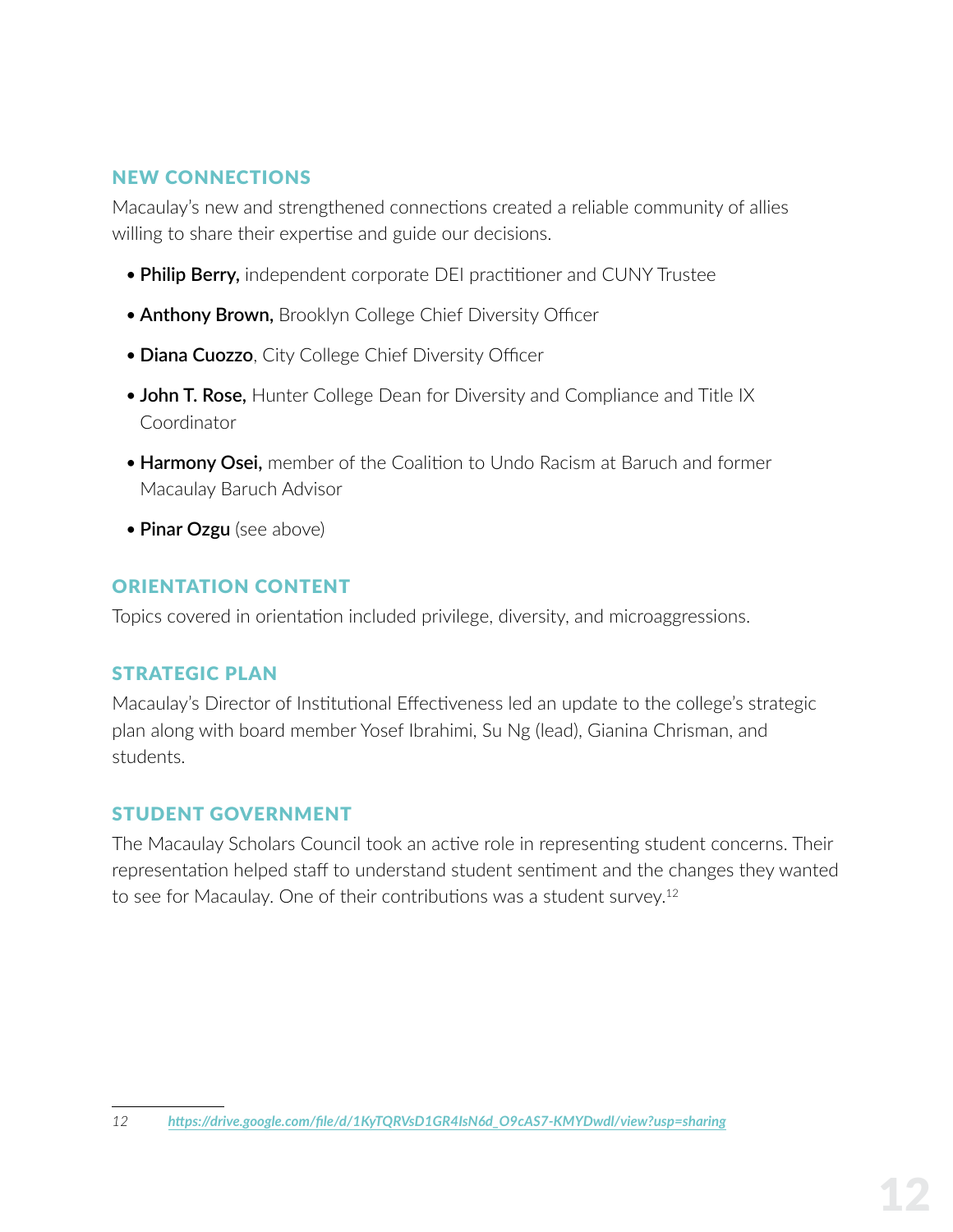#### <span id="page-13-0"></span>TRAININGS

Macaulay staff had access to a variety of trainings throughout the year, hosted by the task force and GC Diversity Office:

- Best Practices for Diverse Employee Recruitment and Retention Efforts facilitated by CSDLSI in May
- CUNY LGBTQ+ Hub Training led by Macaulay's representative on the CUNY Council
- Disability Awareness
- Hollaback bystander training
- Leadership Session with Dean and Cabinet only, facilitated by CSDLSI
- Why so Much Talk of Change? facilitated by CSDLSI in March

#### ZOOM BOMBING STUDENT SUPPORT

Special guidance and assistance was offered to student group the Macaulay Diversity Initiative, after their Black History Event, Diversity Through Hair, was interrupted by racist posts and outbursts.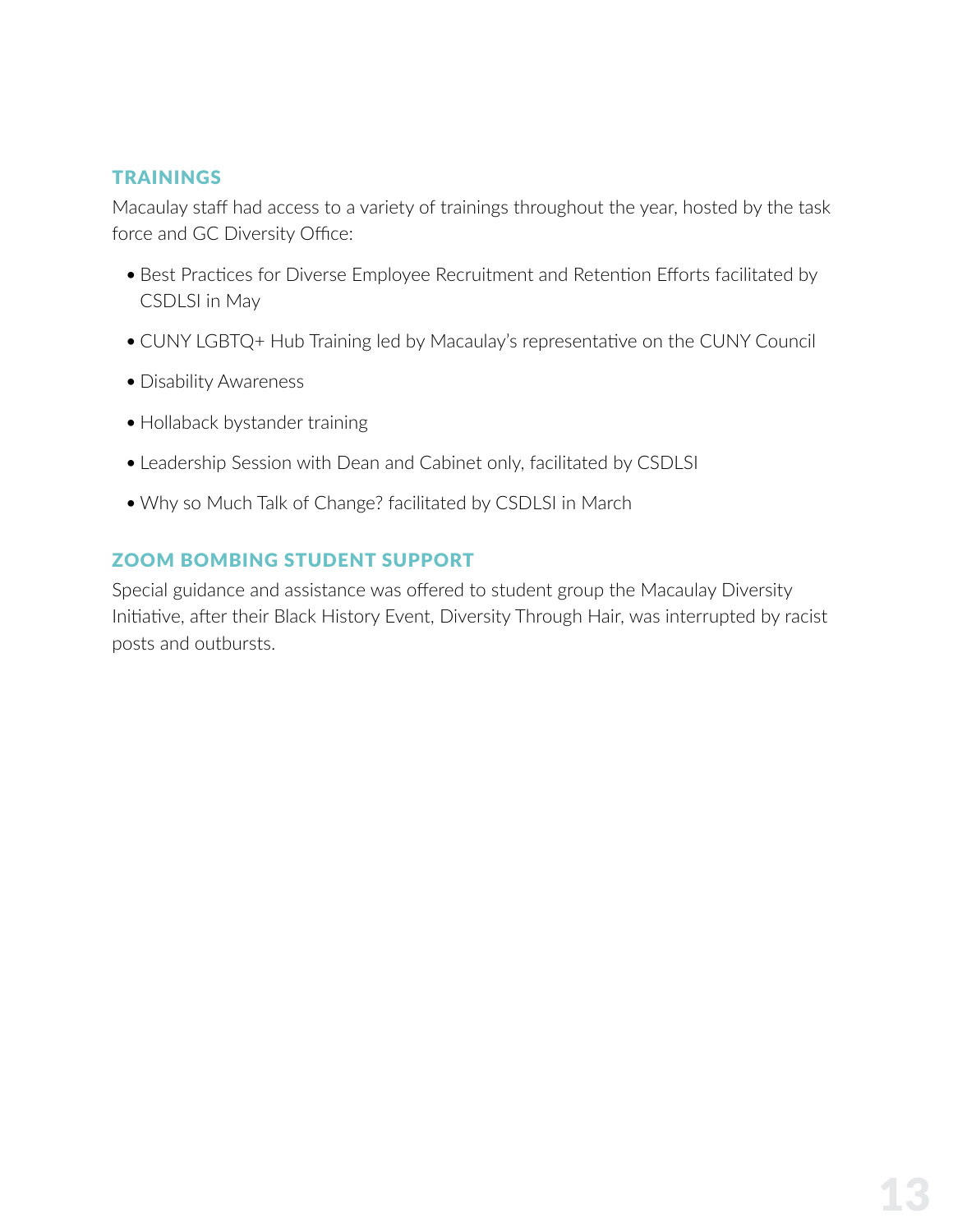### <span id="page-14-0"></span>THE FUTURE AT MACAULAY

In creating a mission for our group, the Diversity Task Force identified the following as goals for Macaulay. We add them here as a reference in looking toward the future.

- Define existing strengths and weaknesses regarding D&I for Macaulay Honors College
- Assess opportunities for optimizing strengths and overcoming weaknesses specific to organizational structure, mission and strategic plan.
- Develop an organizational inclusion and diversity statement.
- Develop recommendations for recognizing D&I efforts through the annual Macaulay Honors College Leadership Awards program.
- Develop recommendations to initiate D&I oversight and direction within Macaulay.
- Make initial specific recommendations for Macaulay Honors College's short term 2020 D&I activities, including accountability and ownership
- Develop long term goals to guide the trajectory of Macaulay Honors College's ongoing D&I initiatives

The bar continues to rise on inclusiveness and belonging for all. Macaulay is committed to moving forward intentionally and inclusively for our students, staff and faculty, and the wider academic community.

### THE FUTURE AT CUNY

There are a number of initiatives that campuses across the City University of New York system have implemented over the decades, particularly in light of the uprisings that took place nationally in the summer of 2020. We welcome every opportunity to continue the dialog around these important issues, and look forward to deepening our relationships, not only with our eight consortium colleges of Baruch, Brooklyn, City , the College of Staten Island, Hunter, John Jay, Lehman, and Queens, and not only with the associate degree colleges with whom we already have relationships due to our Bridge Program – Borough of Manhattan and Bronx Community Colleges and the College of Staten Island – but indeed with all of the schools throughout the system. We are eager to continue our participation in CUNY-wide programming such as the CUNY Diversity Conference, as well as in proposals from our fellow schools that will be scaled up across the twenty-five campuses.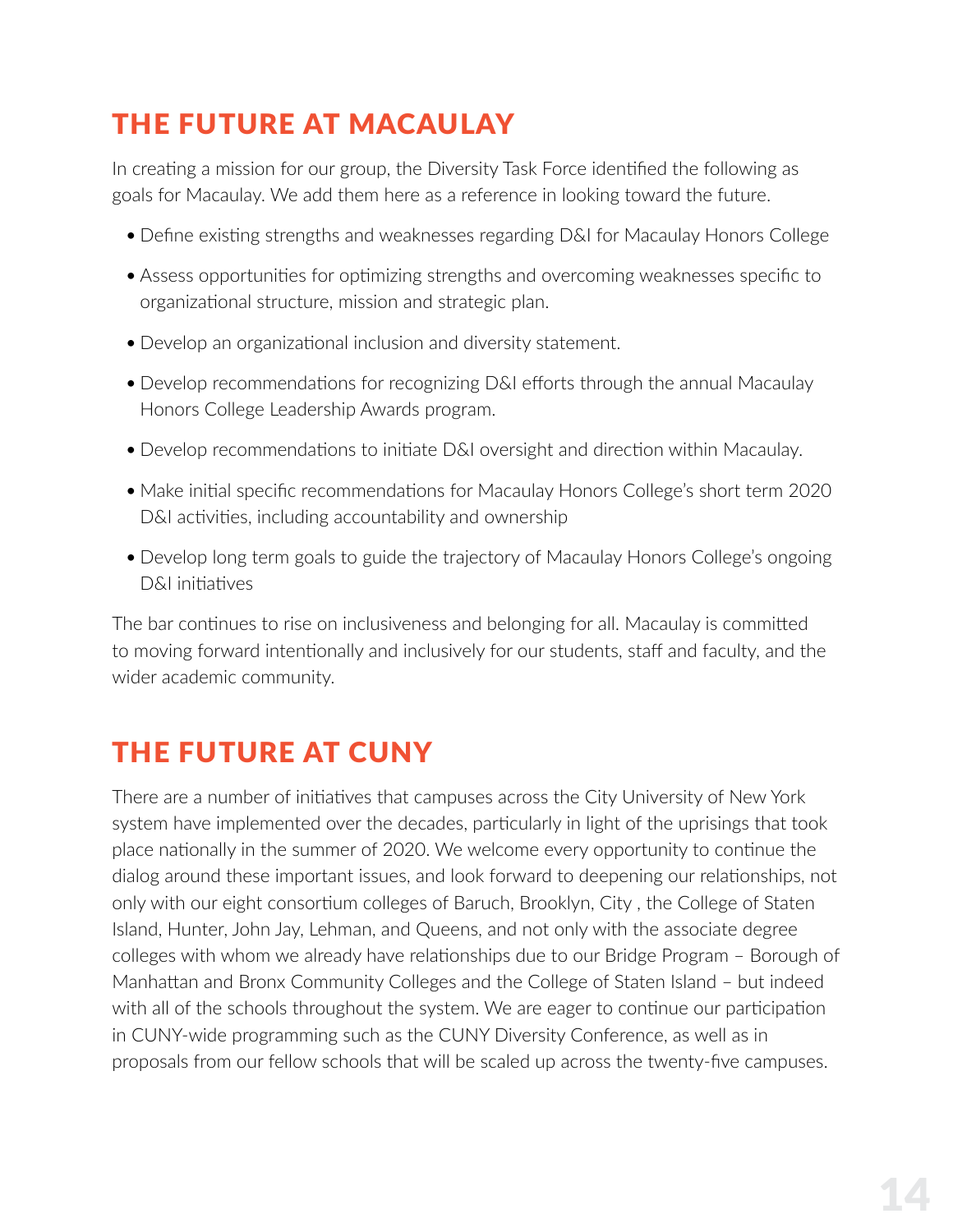### <span id="page-15-0"></span>APPENDIX A

#### DIVERSITY TASK FORCE FINAL RECOMMENDATIONS (May 29, 2015)

**1.Pipeline: Increase the diversity of the pipeline of talented high school students with credentials for, and interest in, Macaulay.**

A. Encourage campuses to make applications SAT-optional.

Committee members in agreement. Institutional Research to supply white paper.

B. Create an on-ramp to Macaulay for CUNY students who excel in their first and second years, including summer offerings of the Macaulay seminars.

i. Create a path for outstanding first year students at the consortial colleges.

ii. Create a path for outstanding community college graduates.

Possibly a 2+2 program for second year students. Students could begin taking Macaulay classes in their second year. Macaulay can share the curriculum. There may be an opportunity to tap funding through the Complete NYC grant.

Pilot program with ASAP (Bronx CC and BMCC) to determine Pathways and transfer credit articulation.

Logistical costs to consider - tuition, laptop, Opps fund.

C. Build deep partnerships and strategies (including using visits with current URM Macaulay grads and alums) with charter schools, CUNY STEP, and other prep programs, to generate applications.

Marianne Booufall-Tynan will lead out as part of recruitment process. Lena Tuck will work with Marianne. MBT has already begun the list of partners; we will also invite other programs to work with MHC.

#### **2. Admissions and Enrollment: Increase the diversity of the cohort of students accepted to and enrolled by Macaulay:**

A. Develop a strategy to communicate more effectively the distinctive advantages of a Macaulay education.

Highlight the non-financial benefits: events, courses, at-home NYC benefits, immersive learning, alumni, and multicultural campus.

For those candidates for whom Macaulay is not a first choice: Expand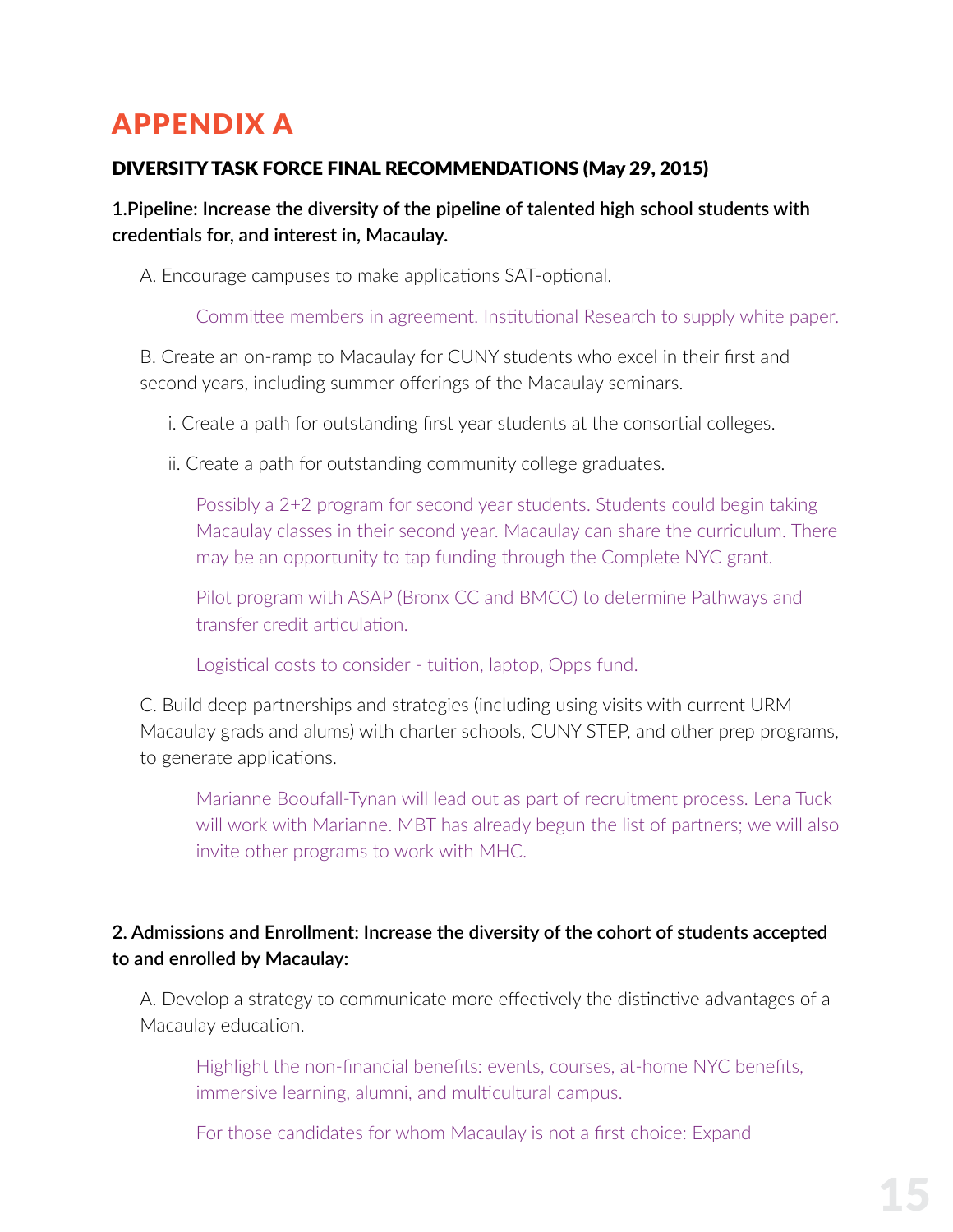information on campuses, dorms, communities, meal plans; send 'Thanksgiving' note.

B. Develop a more effective and considerate nomenclature for diverse students.

This is more appropriate under the Student Experience category.

C. Expand the rubric of key attributes for admissions.

Use essays and look at life dimensions of candidates.

#### **3. Student Experience: Create a supportive and welcoming environment for all throughout the college years:**

A. Support student-driven discussions about diversity collectively and at each campus.

Encourage discussion at Scholars Council and provide support for their efforts.

B. Create module for facilitated discussions about race and class issues designed to be part of City Seminar 2, The Peopling of New York.

Spin off group in discussion.

C. Support peer mentoring and counseling program.

Peer counselor program in development; student founders are recruiting other students. All student participants will receive training.

MHC still making efforts to hire part-time psychologist.

D. Include diversity issues in Orientation.

Topic will need a dedicated meeting and the Orientation schedule is already packed. Outward Bound activities may be able to touch on some issues.

Establish guidelines on respect and awareness; examples of activities: Privilege Walk.

E. Conduct formal surveys in the sophomore and senior years to gauge campus climate for diversity, to inform student programming.

Institutional Research will develop surveys.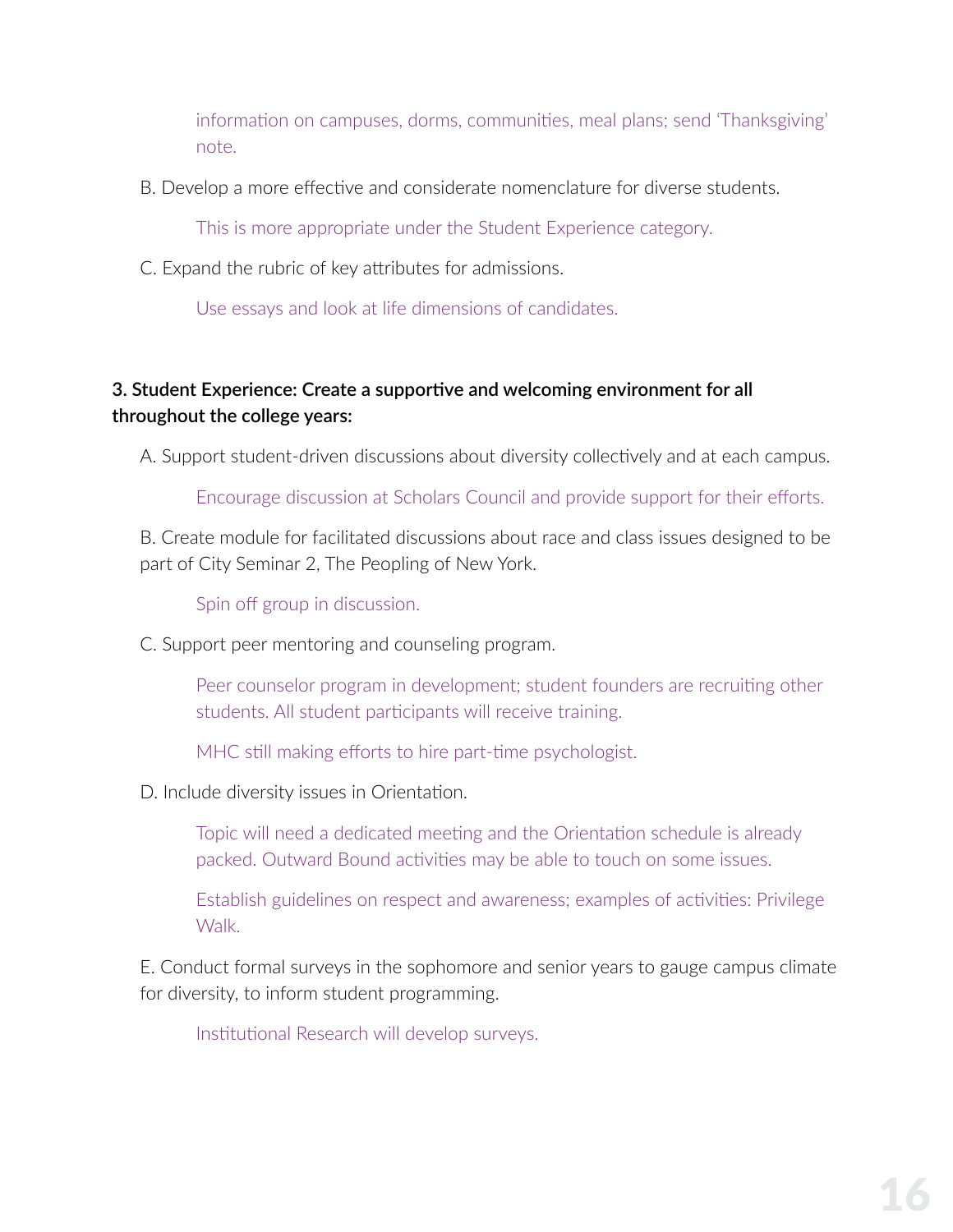#### **4. Post-graduate Placement and Experience: Ensure outstanding career outcomes and fulfilling and productive roles for all alumni.**

A. Create Alumni events for diverse students.

Some such events are occurring this spring: Business Club networking event with alumni, Pre-Health Students event.

B. Create panel discussions and facilitate alumni mentors to encourage diverse students to consider a broad range of employment and careers.

Work with Brianne, Assistant Director of Alumni Relations and Development, to encourage and expand events with alumni.

C. Monitor post-graduate outcomes for URM alumni through regular post-grad surveys; use to recruit applicants.

Institutional Research will develop post-grad surveys.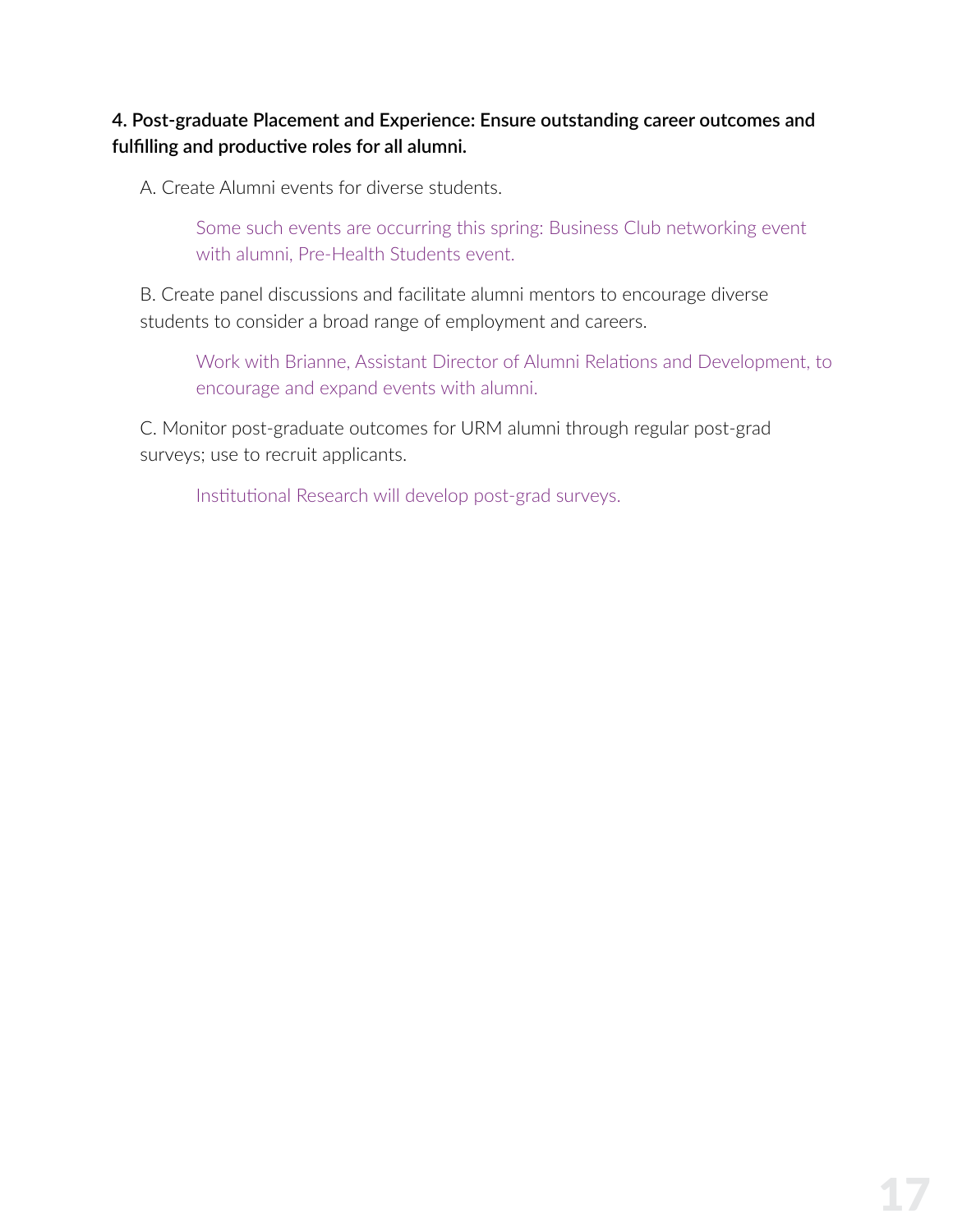### <span id="page-18-0"></span>APPENDIX B

#### MACAULAY PANEL PRESENTATION AT CUNY DIVERSITY CONFERENCE

#### **Title: Diversity, Equity, and Inclusion at Macaulay**

**Format:** Panel Presentation with Q&A

#### ABSTRACT:

In 2020, amidst rising national tensions regarding race, and facing pressure from our student community, Macaulay Honors College embarked on an effort to understand and confront racism within the college's hierarchy, policies, and curricula. The Dean of the College convened a task force to hire an independent diversity, equity, and inclusion (DEI) consultant. Simultaneously, faculty are bringing DEI principles into our required seminars as well as our upper-division courses. These reforms are being undertaken with the growing understanding that we, however well-informed and well-intentioned, are limited in our capacity to ask the right questions, perceive solutions for our unique and complex college structure, or implement interventions with far-reaching effects. Our presentation will offer an in-depth and candid discussion of the challenges and successes of this ongoing process, inviting feedback and reflections from participants.

#### PRESENTERS:

**Lisa A. Brundage, PhD** - Director of Teaching, Learning, and Technology

**Gianina Chrisman** - Associate Director of Career Development

**William Lung** - Academic Advisor

**Kelly O'Donnell, PhD** - Director of Science Forward

**Elizabeth Reis** - Professor

**Benjamin Ross** - Honors Advisor Liaison

From the causes championed by the Black Lives Matter movement, to the inequities exposed by the COVID-19 pandemic, 2020 has shown that institutions must evaluate themselves honestly, and act on those evaluations, to create meaningful change for Black and Indigenous People of Color (BIPOC). This session will present and discuss some of the ways Macaulay Honors College is undertaking this high-priority endeavor.

We will examine efforts taken to create change from two vantage points. The first is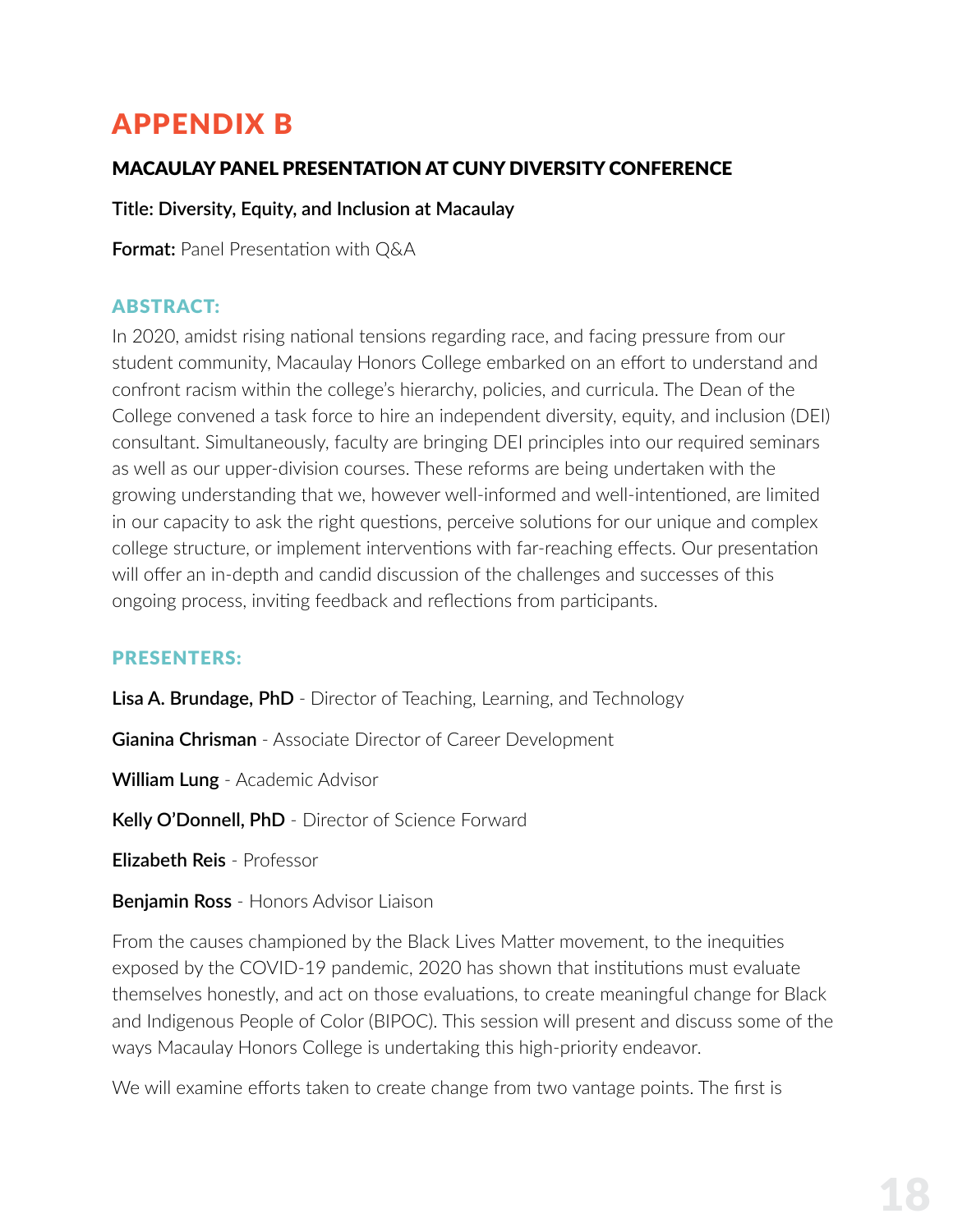the Diversity, Equity, and Inclusion (DEI) Task Force, charged by Mary Pearl, Dean of the College, to hire a third-party consultant to assist the college in examining our racial culture and implementing necessary changes. The second is the Curriculum Committee of Macaulay faculty, who are reworking the college's 1st and 2nd year seminars, and upperdivision courses.

Participants will hear from members of the DEI task force, composed of staff from Mental Health and Wellness, Advising, Career Development, and Communications. We will provide an overview of challenges inherent to our unique structure. For instance, aspects of our policy-making are shared with the eight senior CUNY colleges in our consortium, and with the Graduate Center, who oversees our Human Resources.

We are hiring a DEI consultant for the first time. Two essential goals emerged for the work ahead: (1) that any interventions regarding staff also regard students, whom our positions ultimately serve, and (2) that changes be long-lasting, sustainable, and significantly benefit our community. We researched the most valuable attributes for consultants: evidencebased practice, being comfortable with resistance, and experience in higher education. These and more were assembled into custom rubrics, which were used to narrow 26 prospects down to four finalists, to one top choice. We will share samples of the rubrics and methods used in this process.

With pandemic-related austerity measures in place, the budget for the consultant, while large by our standards, is small to consultants who also work in the private sector. DEI training is not a part of Macaulay's operating budget, nor does it fit neatly into any of the college's functional areas. The college saw its tax levy operating budget drastically slashed so that only employee salaries remained. Other necessary expenses are now covered by the Macaulay Honors College Foundation. The Dean's office had discretionary foundation funds designated for hosting events such as congratulatory receptions for students, but she offered to reallocate 100% of the money for this purpose. With further budget pressures expected, future DEI funding would rely on donor support.

The next speakers will represent the Macaulay Curriculum Committee. Descriptions of the four seminars, each examining New York City from a different disciplinary lens, are being updated to reflect the perspectives, experiences, and achievements of BIPOC. These changes must then be implemented across sections of seminars taught across all eight CUNY campuses in our consortium, by professors from widely varying disciplinary backgrounds and teaching styles.

The upper-division seminars are specifically designed to be broad and integrated, offering students interdisciplinary content that might not be available in traditional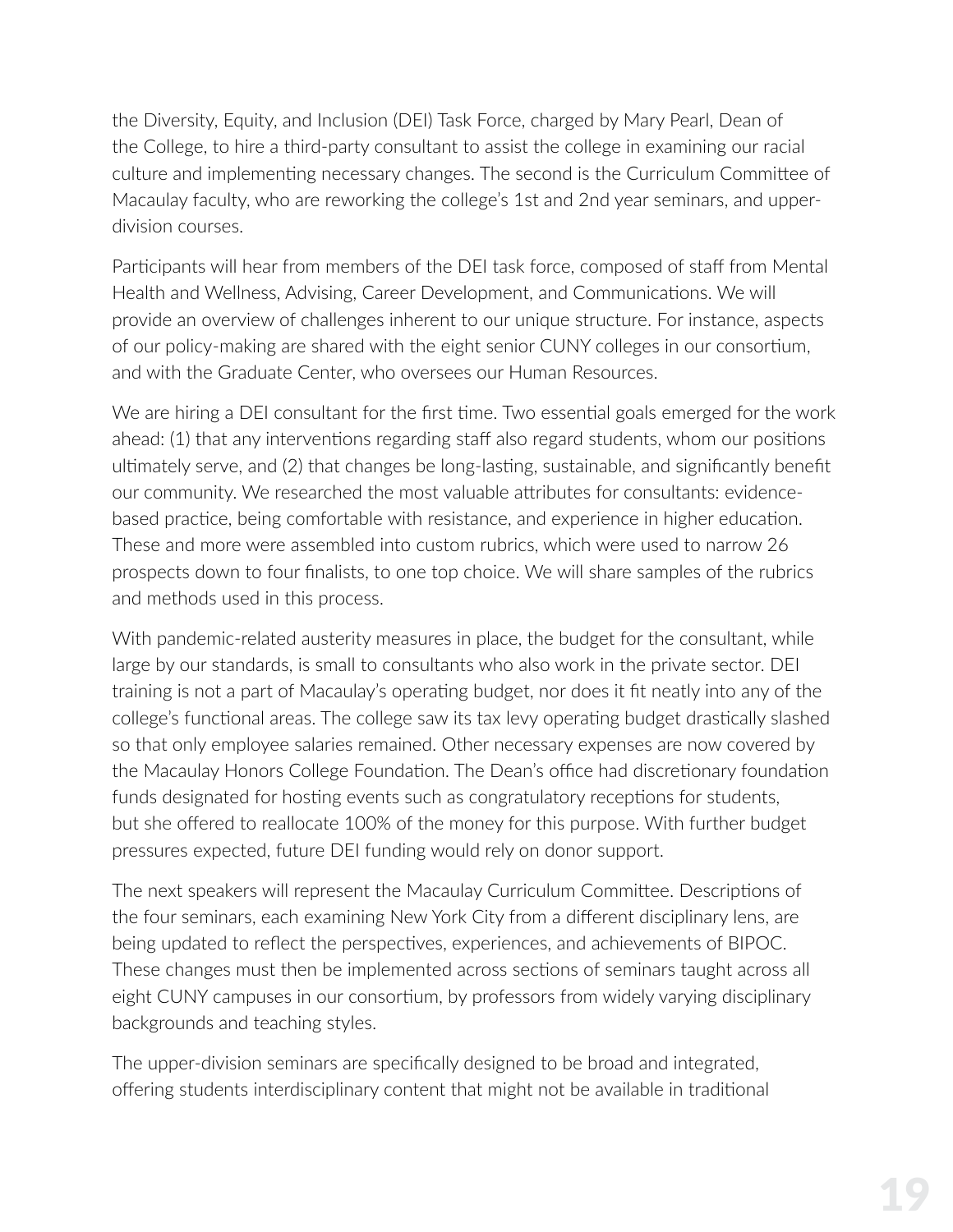campus departments. Our next speaker, a professor who teaches several different classes on Medical Ethics, will offer strategies for centering race and racism in topics often considered solely from a philosophical perspective. She will explore how we can change our discussions, for example, of informed consent; of truth-telling in medicine; or about patients' decisional capacity by including an analysis of the history of racism in healthcare settings and its debilitating contemporary legacy in every arena.

The final speaker will discuss assessment and next steps. Staff and student climate surveys will be distributed in early 2021, with the intent to better understand all college employees' experiences regarding race. The DEI consultant would help analyze and draw conclusions from this data. Questions related to curriculum changes will also be implemented in regularly used annual assessments of students. With related but often siloed initiatives among staff, faculty, and students co-occurring in this arena, we propose working groups be established based on shared interest in a task, with all stakeholders represented, and the voices of people of color heard and amplified.

Essential questions will be discussed: How can we address these disparities without undermining the institution? How will change be sustainable and not superficial? With a frank discussion of our experiences in this unfamiliar and fraught territory, we believe both participants and panelists will benefit greatly from the exchange of ideas.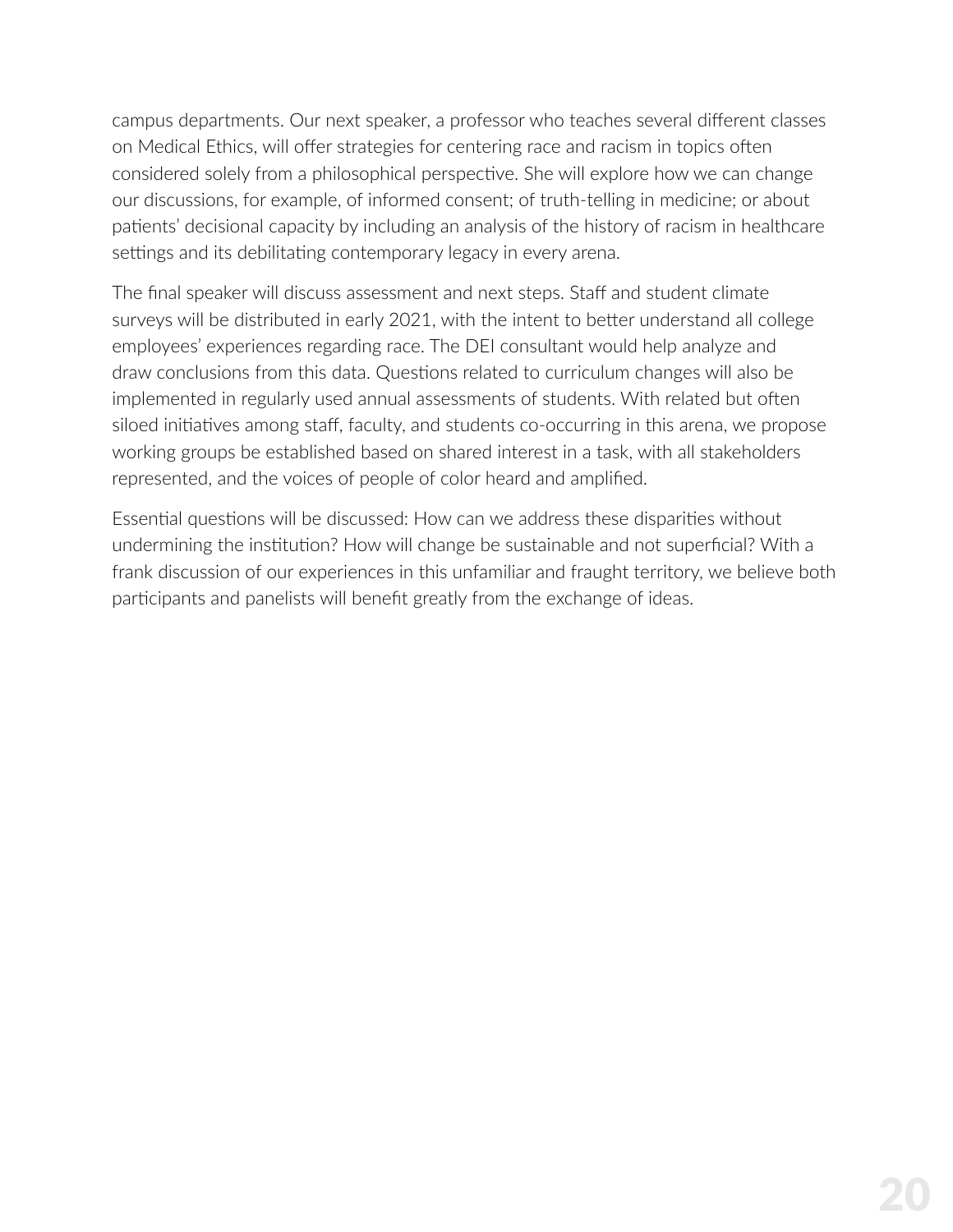### <span id="page-21-0"></span>APPENDIX C

#### PEER TO PEER RECRUITING PROJECT

#### **BACKGROUND**

In August 2020, the student-led Macaulay Diversity Initiative approached the college with an idea. They wanted to "make more Black and Latinx high school students aware of Macaulay Honors College," and proposed an outreach program. At the same time, the External Relations team was exploring ways to work more efficiently, reach a greater number of prospective students through digital technology, and diversify the college's enrolled students. Dean Pearl established a partnership between students and ER. Together, we kicked off a novel project that paired current Macaulay students with high school guidance staff.

#### **OBJECTIVES**

External Relations recognized the potential of such a program, and sought to explore the following features.

**UNDERSTAND** the benefits and risks of enlisting current students as untrained representatives.

**INCREASE** our reach and reputation among high school students.

**STRENGTHEN** our bond with high school counselors.

**DIVERSIFY** Macaulay applicants.

#### **PROCESS**

**LAUNCH:** Over 5,000 New York State high school counselors received *[email invitations](https://mailchi.mp/macaulay.cuny.edu/empowering-bipoc-honors-students)* to participate.

**RECRUIT:** External Relations and the Diversity Initiative recruited current Macaulay students through email announcements and direct outreach.

**CONNECT:** Students were paired with counselors and introduced via email. They worked independently to schedule virtual events for high school students. Macaulay provided basic material and minimal support.

**FOLLOW UP:** A survey instrument collected *[feedback](https://www.surveymonkey.com/stories/SM-39PS9QY2/)* from all participants. Macaulay students received community service hours for participation.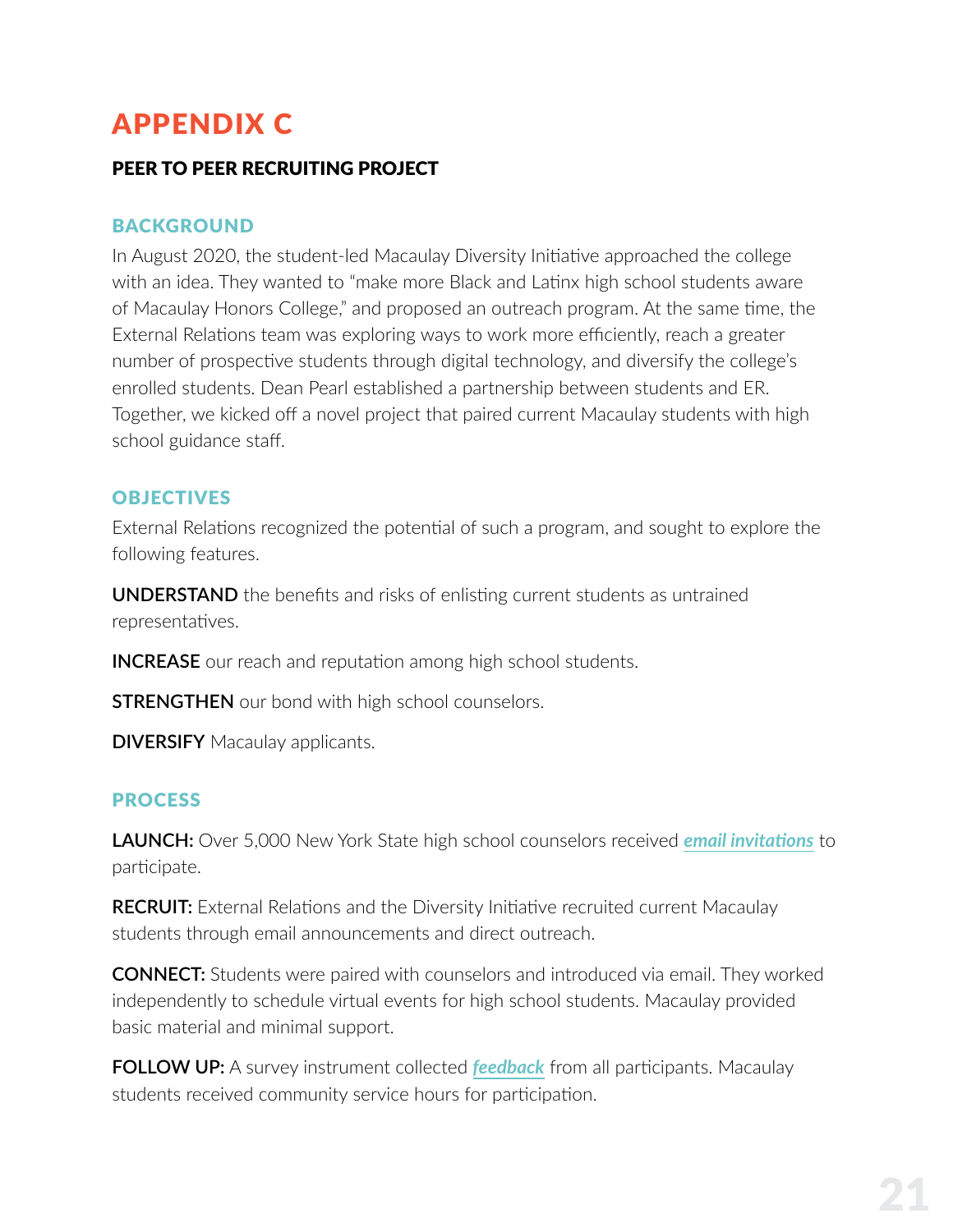#### ESTIMATED PARTICIPANTS

| 15              | $365+$             | 25                | $8+$               | 8              |
|-----------------|--------------------|-------------------|--------------------|----------------|
| <b>Macaulay</b> | <b>High School</b> | <b>Counselors</b> | <b>Meetings or</b> | New High       |
| <b>Students</b> | <b>Students</b>    |                   | <b>Events</b>      | <b>Schools</b> |

#### **OUTCOMES**

Overall, the program had a positive impact with some limitations. Macaulay expanded its network of high schools slightly, and counselors were enthusiastic and grateful for the opportunity to make authentic connections for their students. Macaulay students were attracted by the chance to "give back," and felt comfortable representing the college.

Together, the participants gave the program an average rating of 4.7 out of 5 stars and offered strong suggestions for improvement, including moving the timing to earlier in the admissions cycle, and making it more widely available. They overwhelmingly reported that the program met its objective of connecting students of color.

This program doesn't provide Macaulay with direct access to high school students, so we're unable to survey their intent to apply, collect feedback about the presentations they attended or understand their sentiment toward Macaulay.

Although the program required significant staff oversight and input, the framework and communication pieces are now in place for future iterations.

#### RECOMMENDATIONS

With such high interest, it would be a lost opportunity not to continue this program, with some modifications. Peer to peer outreach could be very impactful for accepted students during the spring yield period.

#### ADDITIONAL INFO

This project was piloted by:

**Marie Elise Milius,** Macaulay Diversity Initiative elisemilius@aol.com

**Keren Shilla,** Macaulay Diversity Initiative KERIN.SHILLA555@myhunter.cuny.edu

**Alexa Ponceano,** Macaulay External Relations Alexa.Ponceano@mhc.cuny.edu

**Kathryn Lineberger,** Macaulay External Relations kathryn.lineberger@mhc.cuny.edu